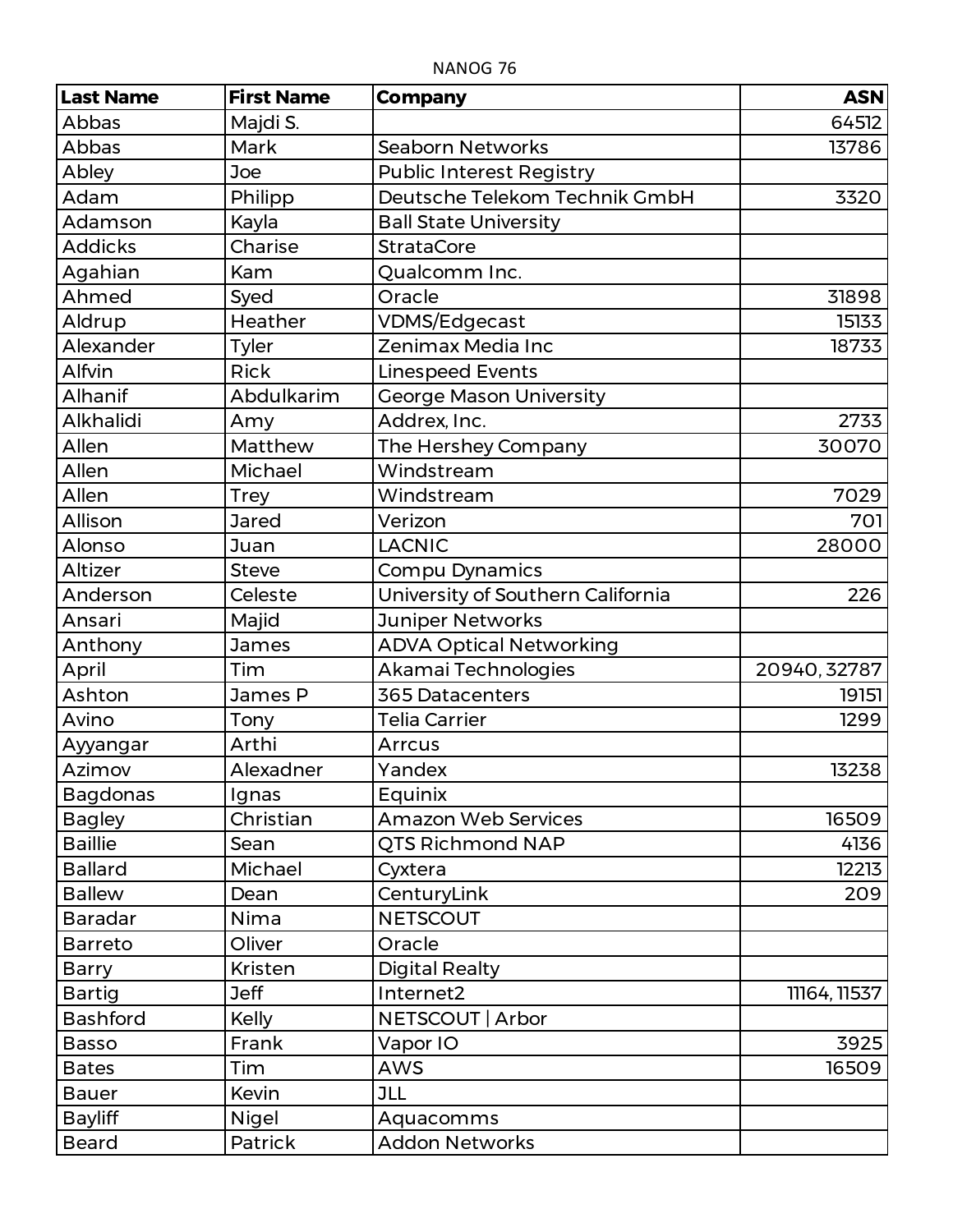| <b>Last Name</b>             | <b>First Name</b> | <b>Company</b>                        | <b>ASN</b>    |
|------------------------------|-------------------|---------------------------------------|---------------|
| <b>Beatrice</b>              | Tim               | <b>Charter Communications</b>         | 20115, 7843   |
| <b>Beck</b>                  | <b>Jody</b>       | <b>Charter Communications</b>         | 7843          |
| <b>Becker</b>                | Sebastian         | Deutsche Telekom AG                   | 3320          |
| <b>Beecher</b>               | Tom               | Yahoo / Verizon Media Group           | 10310         |
|                              |                   | American Registry for Internet        |               |
| <b>Bellante</b>              | Robert            | <b>Numbers</b>                        | 10745         |
| <b>Belson</b>                | David             |                                       |               |
| <b>Bemount</b>               | <b>Marcus</b>     | <b>Pavlov Media</b>                   | 23473         |
| <b>Bender</b>                | Robert            | <b>CTS Telecom</b>                    | 19653         |
| <b>BENGELLOUN-ZA Youssef</b> |                   | Online.net / Scaleway                 | 12876         |
| <b>Bennett</b>               | Seth              | Apple                                 | 714           |
| <b>Berthier</b>              | Yann              | <b>Tata Communications</b>            | 6453          |
| <b>Bethers</b>               | Joel              | Amazon                                | 16509         |
|                              |                   | IPv4.Global, a division of Hilco      |               |
| Beyda                        | Michael           | Streambank                            |               |
| Bhiwapurkar                  | Apurva            | University of Colorado Boulder        |               |
| <b>Biegel</b>                | <b>Justin</b>     | <b>Kentik</b>                         |               |
| biggs                        | tracy             | <b>Digital Realty</b>                 |               |
| <b>Bishop</b>                | Erik              | Comcast                               | 7922          |
| Blackington                  | Adam              | <b>Amazon Web Services</b>            | 16509         |
| <b>Blanchard</b>             | Gabriel           | <b>Start Communications</b>           | 40788         |
| <b>Blankman</b>              | Frank             | Amazon                                | 16509         |
| <b>Block</b>                 | Aaron             | Akamai Technologies                   | 20940, 32787  |
| <b>Blunk</b>                 | Aric              | Merit Network, Inc.                   | 237           |
| <b>Blunk</b>                 | Larry             | <b>Merit Network</b>                  | 237           |
| <b>Bly</b>                   | <b>Jennifer</b>   | <b>ARIN</b>                           |               |
| <b>Bock</b>                  | Alan              | Vapor IO                              |               |
|                              |                   |                                       | 64216, 64222, |
| <b>Boekhout</b>              | Colin             | Megaport / ECIX                       | 9033          |
| <b>Bolger</b>                | <b>Stacey</b>     | <b>Precision Optical Transceivers</b> |               |
| <b>Bonarius</b>              | Joerg             | <b>Extreme Networks</b>               |               |
| Bonenberger                  | Raymond           | <b>ADVA Optical Networking</b>        |               |
| <b>Bong</b>                  | Shawna            | 20C, United IX, Peering Manager       | 63311, 33713  |
| <b>Bong</b>                  | <b>Steve</b>      | Equinix                               | 14609         |
| <b>Bonilla</b>               | Gerardo           | TELXIUS CABLE USA, INC                | 12956         |
| <b>Bono</b>                  | <b>John</b>       | Addrex, Inc                           | 2733          |
| <b>Bopp</b>                  | <b>Bradley</b>    | <b>Total Server Solutions</b>         | 46562         |
| <b>Bortok</b>                | Alex              | IXIA - A Keysight Business            |               |
| <b>Bothe</b>                 | Jason             | Invesco                               | 14630         |
| <b>Bourne</b>                | Josh              | Kalorama Group                        |               |
| <b>Bower</b>                 | Patricia          | Ciena                                 |               |
| <b>Bowling</b>               | Joe               | <b>Gray Cyber</b>                     |               |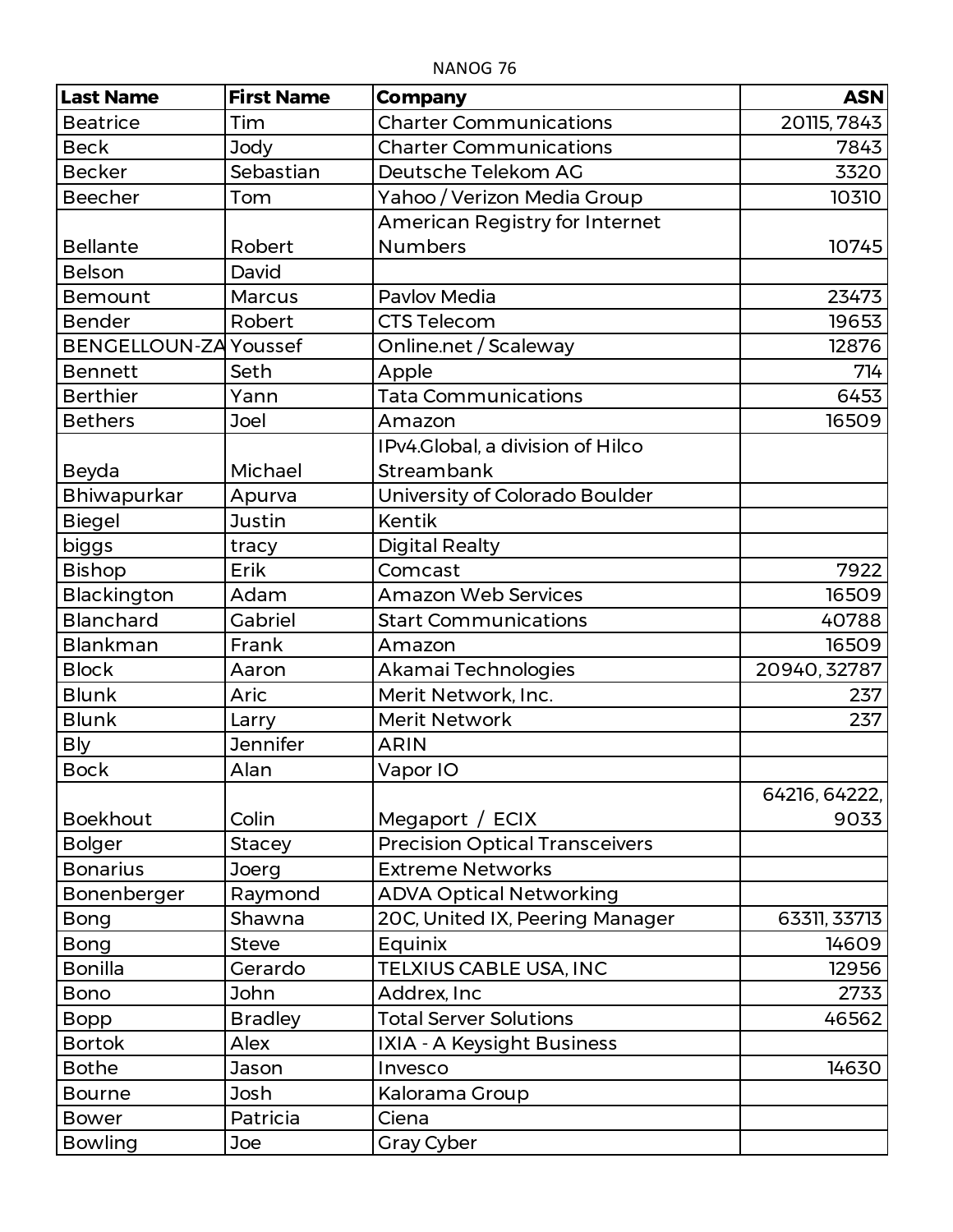| <b>Last Name</b>   | <b>First Name</b> | <b>Company</b>                     | <b>ASN</b>     |
|--------------------|-------------------|------------------------------------|----------------|
| <b>Bozich</b>      | Eric              | EdgeMicro                          | 2886, 4560     |
| <b>Brader</b>      | Dan               | <b>West Chester University</b>     | 29848          |
| <b>Brady</b>       | David             | Myriad360                          |                |
| <b>Branca</b>      | Joe               | <b>Corero Network Security</b>     |                |
| <b>Bratten</b>     | <b>Brad</b>       | Arrcus                             |                |
| <b>Brazell</b>     | Galen             | EvoSwitch                          |                |
| <b>Breed</b>       | <b>Dallas</b>     | Kaskadian                          |                |
| <b>Bristol</b>     | Claudia           | <b>NANOG</b>                       |                |
| <b>Brockdorff</b>  | <b>Brant</b>      | Verizon                            | 701            |
| <b>Brooks</b>      | <b>Bryan</b>      | Pavlov Media                       | 23473          |
| <b>Brooks</b>      | Dustin            | Conterra Ultra Broadband           | 32505          |
| <b>Brooks</b>      | Leigh             | <b>NANOG</b>                       |                |
| <b>Brower</b>      | Austin            | <b>Consolidated Communications</b> | 13977          |
| <b>Brown</b>       | Kevin             | Cox                                | 22773          |
| <b>Brown</b>       | Sandra            | IPv4 Market Group                  |                |
| <b>Brown</b>       | Scott             | <b>Pixel Factory Data Center</b>   | 32425          |
| <b>Brown</b>       | Tom               | Datagryd, LLC.                     |                |
| <b>Brust</b>       | Cristy            | <b>Public Interest Registry</b>    |                |
| <b>Brzezicki</b>   | Kathleen          |                                    |                |
|                    |                   |                                    | 33713, 53264.  |
| <b>Budic</b>       | Darrell           | UnitedIX, LLC                      | 63311          |
|                    |                   |                                    | 701, 702, 703, |
| <b>Budney</b>      | <b>Jeff</b>       | Verizon                            | 14551, 2828    |
| <b>Buffalow</b>    | Eric              | <b>NTT Communications</b>          | 2914           |
| <b>Bulbul</b>      | Oz                | <b>Nokia</b>                       | 38016          |
| Bull               | Alexander         | <b>Bell Canada</b>                 |                |
| <b>Burden</b>      | Darren            | <b>Total Server Solutions</b>      | 46562          |
| <b>Burkis</b>      | Michael           | <b>Frontier Communications</b>     |                |
| <b>Burns</b>       | Mike              | IPTrading.com                      | 62976          |
| <b>Buys</b>        | Dwight            | <b>Juniper Networks</b>            |                |
| Byambasuren        | <b>Batsuren</b>   | Addrex, Inc.                       | 2733           |
| <b>Byambasuren</b> | Jargal            | Addrex, Inc.                       | 2733           |
|                    | Matthew           |                                    |                |
| Cacacho            | <b>Jeffrey</b>    | <b>KDDI</b>                        |                |
| Calabro            | Alberto           | Telecom Italia Sparkle             | 6762           |
| Calantoni          | Phil              | <b>Netrality Data Centers</b>      |                |
| Caldevilla         | Adriano           | Globenet                           | 52320          |
|                    |                   |                                    |                |
| Calkins            | Mark              | PacketFabric // IX-West            | 4556 // 394594 |
| Callahan           | Leah              | <b>Corero Network Security</b>     |                |
|                    |                   | <b>National Science</b>            |                |
| Calvert            | Kenneth           | Foundation/University of Kentucky  |                |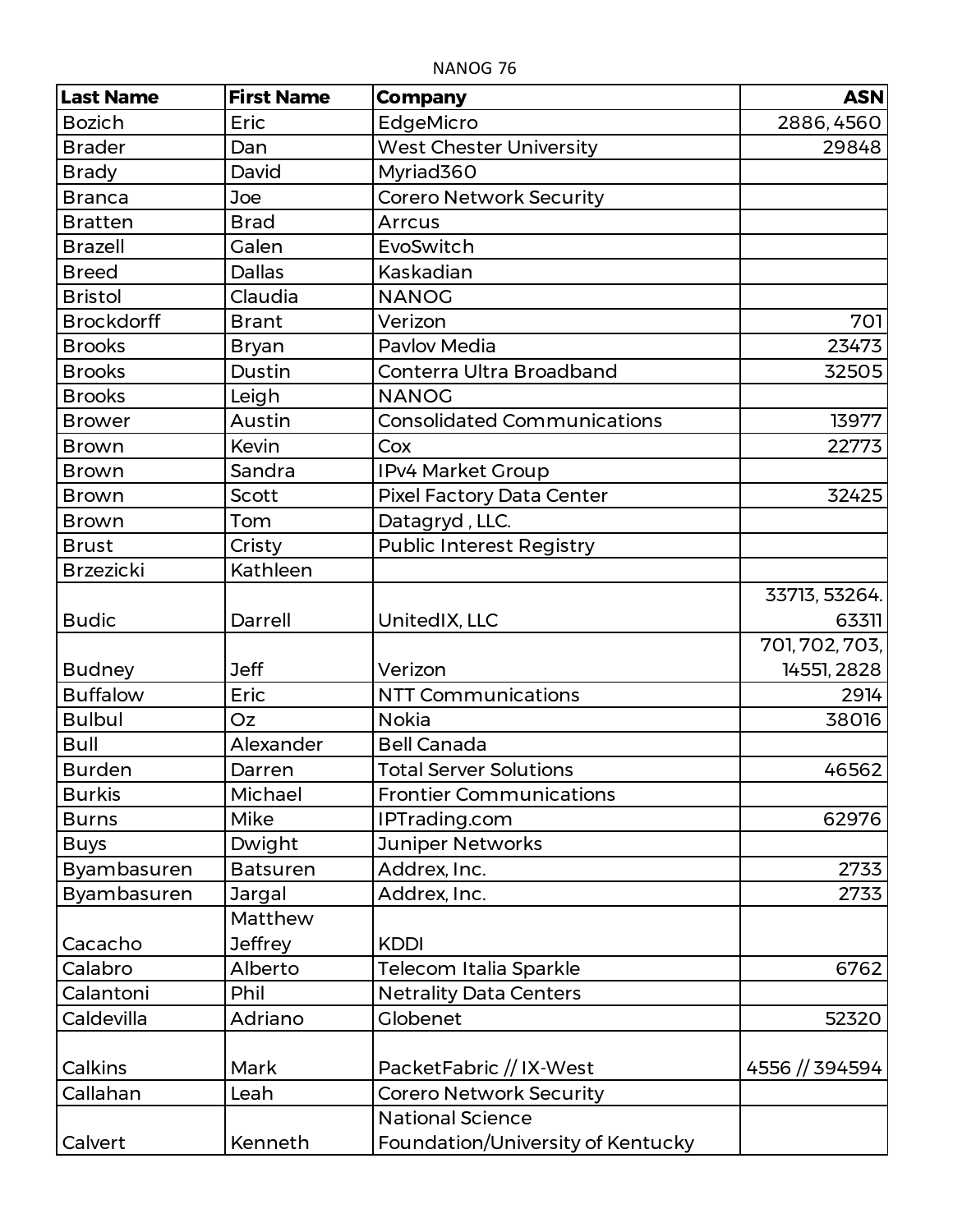| <b>Last Name</b>    | <b>First Name</b> | <b>Company</b>                        | <b>ASN</b>    |
|---------------------|-------------------|---------------------------------------|---------------|
| Calvo               | Ryan              | <b>Global Cloud Xchange</b>           | 18101, 15412  |
| Campbell            | Chris             | <b>Ball State University</b>          |               |
| Cannady             | Thomas            | Cyxtera                               | 12213         |
| Cantrall            | Wes               | <b>Telia Carrier</b>                  | 1299          |
| Capuano             | Mike              | <b>Pluribus Networks</b>              |               |
| Cardona             | Omar              | Microsoft                             |               |
| Carlin              | Ashley            | <b>TXO Systems</b>                    |               |
| Carney              | Mark              | <b>WGU</b>                            |               |
| Casado              | Carlos            | <b>TELXIUS CABLE</b>                  |               |
| Casados             | Nancy             | 910 Telecom                           |               |
| Caselman            | <b>North</b>      | <b>TierPoint</b>                      |               |
| Cassal              | Erick             | Akamai Technologies                   | 20940, 32787  |
| Castro              | Santiago          | <b>TELXIUS CABLE</b>                  |               |
| Celindro            | Vincent           | <b>Dell Technologies</b>              |               |
| Chabbra             | Mo                | Juniper Networks                      |               |
| <b>Chaffe Stone</b> | Daniel            | PoP-GO / RNP                          | 1916          |
| Chambers            | <b>Jeff</b>       | Windstream                            | 7029          |
| Chandekar           | Sudhanshu         | <b>George Mason University</b>        | 11279         |
| Chandorkar          | Vibhum            | University of Colorado Boulder        |               |
| Charnock            | William           | Fastly                                | 54113         |
| Chase               | Wallace           | <b>REANNZ</b>                         | AS38022       |
|                     |                   |                                       | 4637, 1221,   |
| Chen                | Michael           | Telstra                               | 10026         |
| Chenampara          | Ajay              | <b>Red Hat</b>                        |               |
| Cheong              | Adam              | <b>DR Fortress LLC</b>                | 40300         |
| Chin                | Christopher       | Workday                               | 18465, 198301 |
| Choate              | <b>Bobby</b>      | <b>QTS Richmond NAP</b>               | 4136          |
| Chong               | Tae               | <b>Tier1Fiber</b>                     |               |
| Chu                 | Christina         | <b>NTT Communications</b>             | 2914          |
| Chu                 | Yi                | Sprint                                | 1239          |
| Clark               | Stephen           | Verizon                               | 701           |
|                     |                   |                                       |               |
|                     |                   |                                       | 1280, 3557,   |
|                     |                   |                                       | 23710, 30132, |
|                     |                   |                                       | 33080,        |
| Clegg               | Alan              | <b>ISC</b>                            | 205488, 33072 |
| Clifford            | Michaela          | <b>Netflix</b>                        | 2906          |
| Clouthier           | <b>Terry</b>      | <b>Fujitsu Network Communications</b> |               |
| Cocker              | Nabeel            | <b>Nokia</b>                          |               |
| Cohen               | Peter             | <b>QTS Richmond NAP</b>               | 4136          |
| Cole                | Anthony           | <b>Atlantic Broadband</b>             | 11776         |
| Collins             | Abby              | Addrex, Inc.                          | 2733          |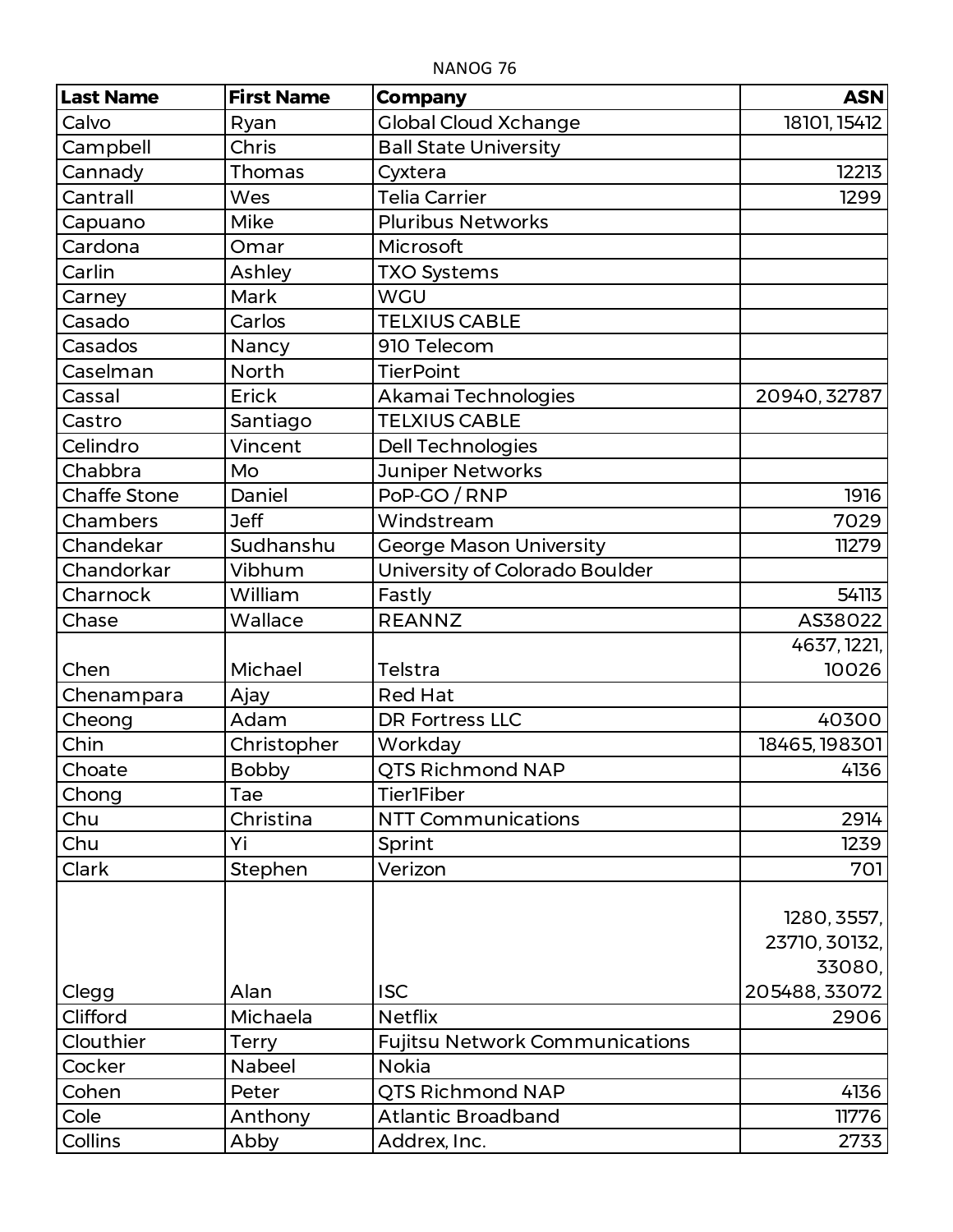| <b>Last Name</b> | <b>First Name</b> | <b>Company</b>                         | <b>ASN</b>    |
|------------------|-------------------|----------------------------------------|---------------|
| Congdon          | Paul              | <b>Tallac Networks</b>                 |               |
| Contag           | Erick             | <b>GlobeNet</b>                        | 52320         |
| Coonfield        | <b>Scott</b>      | SkyWire                                | 19919         |
| Cooper           | Alissa            | <b>IETF</b>                            |               |
| Corley           | Joseph            | Infinera                               |               |
| Cornachini       | George J.         |                                        |               |
| Cornman          | James             | <b>Atlantic Metro Communications</b>   | 29838         |
| Costello         | Michael           | <b>Netflix</b>                         | 2906          |
| Courtney         | Scott             | Verisign                               | 26415         |
| Crabbe           | Edward            | Oracle                                 | 31898         |
| Crabtree         | Cory              | <b>Kentik</b>                          |               |
| Crate            | Don               | <b>PCCW Global</b>                     |               |
| Crew             | David             | <b>TELXIUS CABLE</b>                   |               |
| Croff            | Micah             | Wish                                   | 205994        |
| Cromleigh        | <b>Bob</b>        | <b>Champion ONE</b>                    |               |
| Cuevas           | Roberto           | <b>NTT Communications</b>              | 2914          |
| Culley           | Elizabeth         | Comcast                                | 7922          |
| Curran           | John              | <b>ARIN</b>                            | $(1-x)$       |
| Cushing          | Todd              | 1623 Farnam                            |               |
|                  |                   |                                        | 17378, 11383, |
| Czumbil          | Romeo             | <b>TierPoint</b>                       | 17113         |
| da Silva         | Ron               | <b>Internet Tool &amp; Die Company</b> |               |
| Daigle           | Leslie            | ThinkingCat Enterprises, LLC           |               |
| Dalberg          | <b>Steve</b>      | Ciena                                  |               |
|                  |                   |                                        | 1239, 10507,  |
| Dalton           | Paul              | Sprint                                 | 3651          |
| Daly             | Tom               | Fastly                                 | 54113         |
| Dampf            | Andrew            | Linode                                 | 63949         |
| Darling          | David             | Nebraska Link                          | 16851         |
| Daum             | George            | LightRiver                             |               |
| Davis            | Dan               | Arcadian Infracom                      |               |
| Davis            | Don               | Iron Mountain Data Centers             | 62947         |
| Davis            | Evan              | Edge Intelligence                      |               |
| Davis            | Mark              | Crown Castle Fiber                     | 46887         |
| Day              | Ryan              | <b>MICROSOFT</b>                       |               |
| de Bruijn        | Marc              | Salesforce                             | 14340         |
| De Oliveira      | Jose Eduardo      | Microset                               | 263536        |
| Dean             | Will              | <b>Zenoss</b>                          |               |
| DeBartolomeo     | Kevin             | <b>Seaborn Networks</b>                | 13786         |
| <b>DeBerry</b>   | Ryan              | <b>SMS Data Products Group</b>         |               |
| Deccio           | Casey             | <b>Brigham Young University</b>        | 6510          |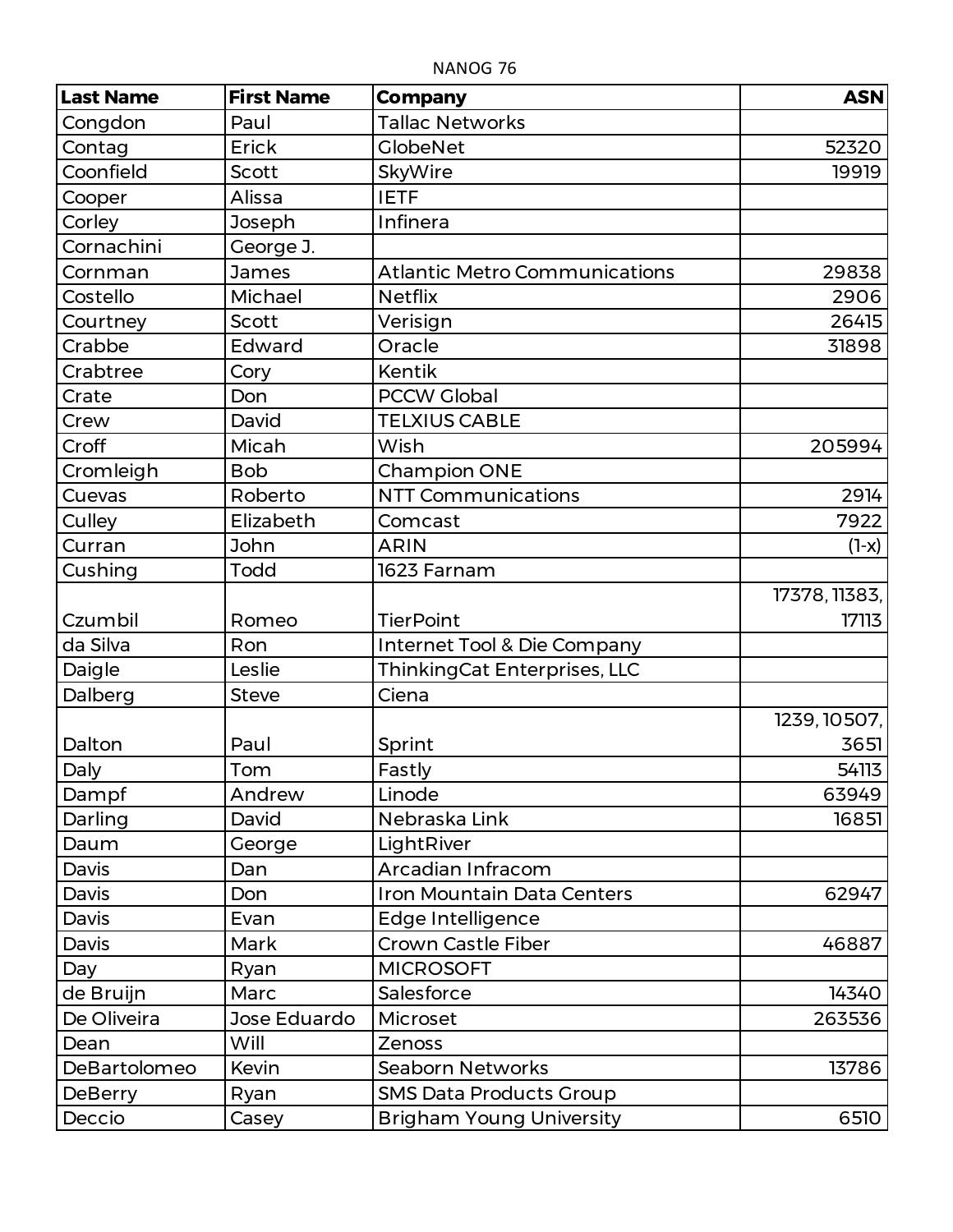| <b>Last Name</b>   | <b>First Name</b> | <b>Company</b>                        | <b>ASN</b>   |
|--------------------|-------------------|---------------------------------------|--------------|
|                    |                   |                                       | 9299, 7707,  |
| Dela Cruz          | Roselle           | PLDT (US) LTD                         | 24095, 10139 |
| Delgado            | Josue             | Cyxtera                               | 12213        |
| DeMartino          | Dominick          | Competitive Telecoms Group            |              |
| Dendy              | Greg              | Equinix                               | 24115        |
| <b>DeNiro</b>      | Cody              | Symantec                              | 27471        |
| Deprez             | Rich              | <b>TDS Telecom</b>                    | 4181         |
| Desjardine         | Richard           | <b>Hay Communications</b>             | 395261       |
| <b>DeVos</b>       | David             | <b>Precision Optical Transceivers</b> |              |
| <b>Diaz</b>        | Johnny            | Telxius Cable USA, Inc.               | 12956        |
| Dickerson          | David             | Seagate Technology                    |              |
| Dickinson          | <b>Steve</b>      | Comcast                               |              |
| Diego              | Eddie             | <b>ARIN</b>                           |              |
| <b>Dieken</b>      | Chris             | Verisign                              | 7342         |
| Dillon             | Taylor            | <b>Ball State University</b>          |              |
| <b>Dixon</b>       | <b>Jerry</b>      | Crowdstrike                           |              |
| Donelan            | John              | Kentik                                |              |
| Donelan            | Sean              | Qmulos LLC                            |              |
| Donoghue           | William           | ThousandEyes                          |              |
| Douglas            | Michael           | Cisco                                 | 65535        |
| Dowling            | Anthony           | <b>Clarkson University</b>            |              |
| Duda               | Ryan              | 123Net / Detroit Internet Exchange    | 12129, 7949  |
| <b>Dudek</b>       | Aaron             | T-Systems                             | 1800, 2792   |
| Dugan              | Thomas            | <b>USESI</b>                          |              |
| Duncan             | Karen             | TELXIUS CABLE USA, INC                |              |
|                    |                   |                                       | 1337, 15133, |
| Duren              | Kyle              | <b>Verizon Media</b>                  | 1668, 10310  |
| Duymayan           | Ibrahim           | <b>UCLA IT Services</b>               | 52           |
| Dykeman            | Gerald            | <b>Red Hat</b>                        |              |
| Ebersman           | Paul              | Neustar                               |              |
| <b>Ecklesdafer</b> | Christopher       | Managedway                            | 53292        |
| Egan               | <b>Kim</b>        | <b>Kentik</b>                         |              |
| <b>Elliot</b>      | Andrew            | Neustar                               | 19905        |
| <b>Ellis</b>       | Lee               | <b>GSA</b> .Gov Domain                |              |
| <b>Elswick</b>     | Ryan              | Paladyn Group LLC                     |              |
| Elverson           | Chris             | <b>FBI</b>                            |              |
| Elzur              | Uri               | Intel                                 |              |
| <b>Emmons</b>      | Paul              | Ninja-IX                              | 5118         |
| Epperson           | Kevin             | <b>Netflix</b>                        | 2906         |
| Eriksson           | Martin            | Netnod Internet Exchange              | 8674         |
| Erkman             | Ingrid            | Microsoft                             | 8075, 8068   |
| Escobar            | Alejandro         | Verizon Digital Media                 | 15133        |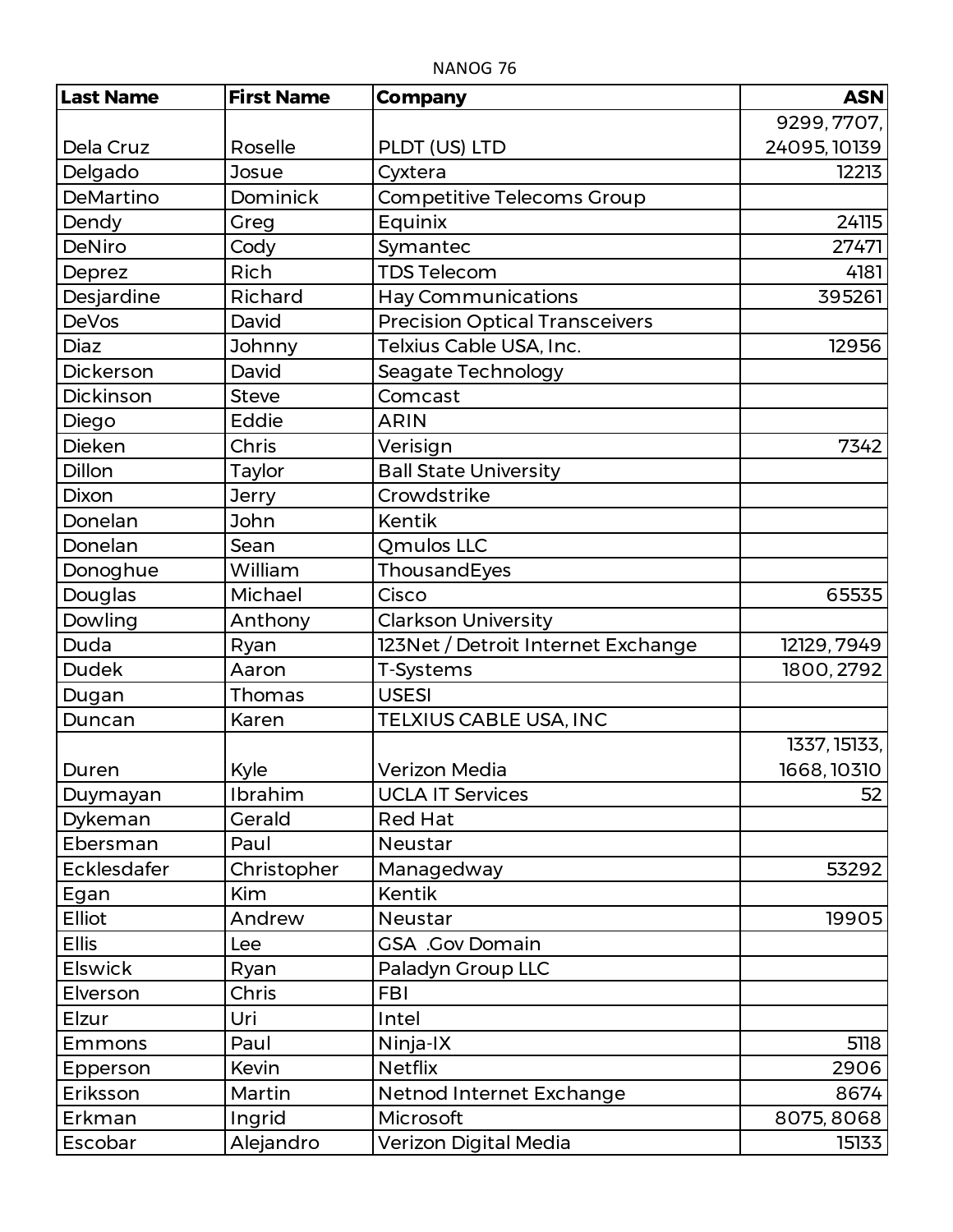| <b>Last Name</b> | <b>First Name</b> | <b>Company</b>                         | <b>ASN</b>   |
|------------------|-------------------|----------------------------------------|--------------|
| Esquivel         | Cesar             | <b>NIC MEXICO</b>                      |              |
| Evans            | Suzanne           | <b>ARIN</b>                            |              |
| Evenson          | <b>Bob</b>        | <b>123NET</b>                          | 12129        |
| Eyal             | Assaf             | <b>DriveNets</b>                       |              |
| Fair             | <b>Brian</b>      | <b>NTT Communications</b>              | 2914         |
| Fantalin         | Dmitriy           | <b>IPTP Networks</b>                   | 41095        |
| Farrar           | <b>Stacey</b>     | <b>XKL</b>                             |              |
| Fashina          | Oluseyi           | <b>MITRE</b>                           |              |
| Feldman          | <b>Steve</b>      | <b>CBS Interactive</b>                 | 6623         |
| Fennelly         | Shawn             | Inphi Corporation                      |              |
| Fentress         | <b>Scott</b>      | Zayo Group                             |              |
| Fernandez        | <b>Esther</b>     | TELXIUS CABLE USA, INC                 | 12956        |
| Ferraro          | Lou               | <b>Telia Carrier</b>                   | 1299         |
| Ferrel           | John              | QTS Richmond NAP                       | 4136         |
| Fetting          | Matt              | Zenimax Media Inc                      | 18733        |
| Fichtmüller      | René              | Flexoptix GmbH                         | 199121       |
| <b>Fields</b>    | Bryan             | <b>Nokia</b>                           | 38016        |
| Fisher           | Aaron             | EdgeConneX                             |              |
| Fisher           | Andy              | Myriad360                              |              |
|                  |                   |                                        | 6461, 8218,  |
| Fisher           | Mike              | Zayo                                   | 15290, 19092 |
| <b>Fisher</b>    | Scott             | Team Cymru                             | AS23028      |
| <b>Fishler</b>   | Reid              | <b>Hurricane Electric</b>              | 6939         |
|                  |                   |                                        | 1239, 3651,  |
| Fiumano          | Michael           | Sprint                                 | 10507        |
|                  |                   |                                        | 6300, 14051, |
|                  |                   |                                        | 18712, 12042 |
|                  |                   |                                        | 5742,        |
| Flanagan         | Greg              | <b>Consolidated Communications</b>     | 13977,13333  |
| Fordyce          | <b>Russell</b>    | Infinera                               |              |
| Forney           | Susan             | <b>Hurricane Electric</b>              | 6939         |
| Forster          | Reggie            | Oneweb LLC                             | 800          |
| Foster           | Corey             | Atlantic Broadband - Quincy, MA        | 11776        |
| Foust            | Amanda            | <b>NTT Communications</b>              |              |
| Foust            | <b>Brian</b>      | <b>NTT Communications</b>              | 2914         |
| Fox              | <b>Barbara</b>    | Ciena                                  |              |
| Freedman         | Avi               | Kentik                                 | 6169         |
| Freiding         | Christian         | DE-CIX                                 | 6695         |
| Friant           | David             | <b>Windstream Communications</b>       | 7029         |
| Friedman         | Lonni             | <b>NETFLIX</b>                         | 2906         |
| Funke            | Stefan            | <b>IPB Internet Provider in Berlin</b> | 20647        |
| Furukawa         | Shin-ichiro       | <b>SoftBank</b>                        | 17676        |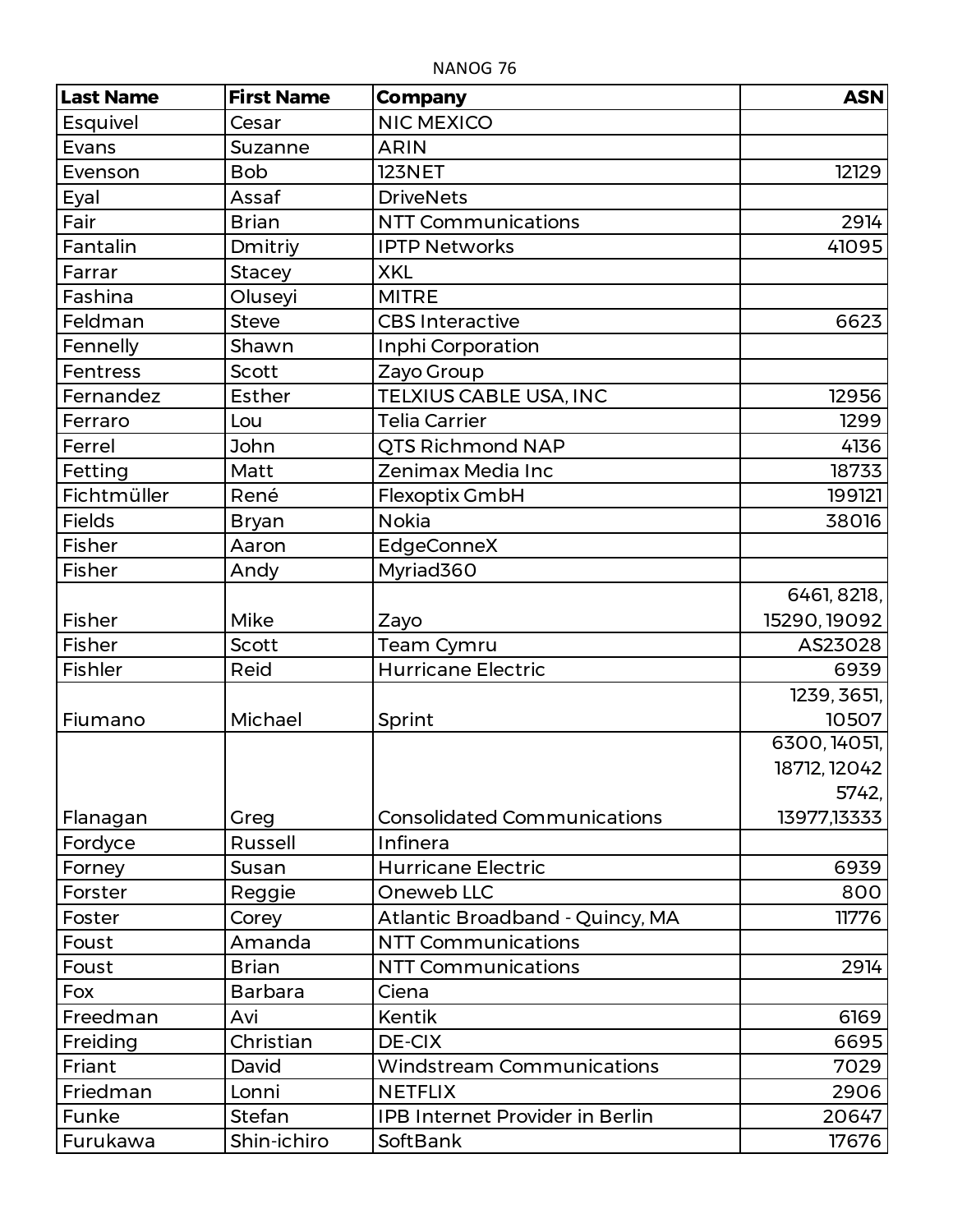| <b>Last Name</b> | <b>First Name</b> | <b>Company</b>                    | <b>ASN</b>    |
|------------------|-------------------|-----------------------------------|---------------|
| Furushio         | Takanori          | Japan Internet Exchange Co.,Ltd.  | 7527          |
| Gallagher        | Mike              | Verizon                           | 701, 702, 703 |
| Gallagher        | PJ                | Fastly, Inc.                      | 54113         |
| Gallegos         | Ramon             | <b>Cox Communications</b>         | 22773         |
| Ganapathi        | Devi              | Telia Company Inc                 | 1299          |
| Garaycochea      | Octavio           | <b>PCCW Global</b>                |               |
| Garland          | Ryan              | Twitch                            | 46489         |
| Garnier          | <b>Derek</b>      | Arcadian Infracom                 |               |
| Garrigus         | <b>James</b>      | OSI Global IT                     |               |
| Gashinsky        | Igor              | Yahoo / Verizon Media             | 10310 15133   |
| Geesey           | Dale              | <b>DREN</b>                       | 668           |
| Gehringer        | George            | <b>GTT</b>                        | 3257          |
| George           | Joshua            | <b>Juniper Networks</b>           |               |
| Geppert          | Eric              | Addrex, Inc.                      | 2733          |
| Gerlach          | Aaron             | <b>NTT Communications</b>         | 2914          |
| Gerry            | Kate              | NetActuate, Inc                   | 36236         |
|                  | Nguyen            |                                   |               |
| Giang            | Truong            | Vnnic                             | 23899         |
| <b>Gibbs</b>     | Michael           | Verisign, Inc                     | 7342          |
| Gilmore          | <b>Jezzibell</b>  | PacketFabric                      | 4556          |
| Gilmore          | Patrick           | <b>Addrex</b>                     | 2733          |
| Gilner           | Aleck             | <b>Light River</b>                |               |
| <b>Gitchell</b>  | Gilian            | Infinera                          |               |
| <b>Glass</b>     | Kyle              | <b>EPS Global</b>                 |               |
| <b>Goldlust</b>  | Suzanne           | Internet Systems Consortium, Inc. |               |
| Golecký          | Adam              | NIX.CZ / NIX.SK                   | 6881          |
| Gomo             | Sandy             | Equinix                           |               |
| Goodson          | Elizabeth         | <b>Crown Castle Fiber</b>         | 46887         |
| Gordon           | Cameron           | Kalorama Group                    |               |
| Gorman           | <b>Brad</b>       | Verisign                          | 7342          |
| Gosain           | Utkarsh           | <b>Tata Communications</b>        | 6451          |
| Grasso           | Joe               | Ciena                             |               |
| Gray             | Andrew            | <b>Charter Communications</b>     | 7843, 20115   |
| Greenslade       | Karen             | AT&T                              | 7018          |
| Grindstaff       | <b>Justin</b>     | <b>NTT Communications</b>         | 2914          |
| Griswold         | Matt              | United IX, 20C                    | 33713, 63311  |
| Grundemann       | Chris             | Myriad360                         |               |
| <b>Guellal</b>   | Ahmed             | Centurylink                       |               |
| Gunn             | Patrick           | Verizon Media                     | 10310         |
| Guo              | Yang              | <b>NIST</b>                       |               |
| Gupta            | Abhijit           | Microsoft                         | 8075          |
| Gupta            | Animesh           | University Of Colorado, Boulder   | 104           |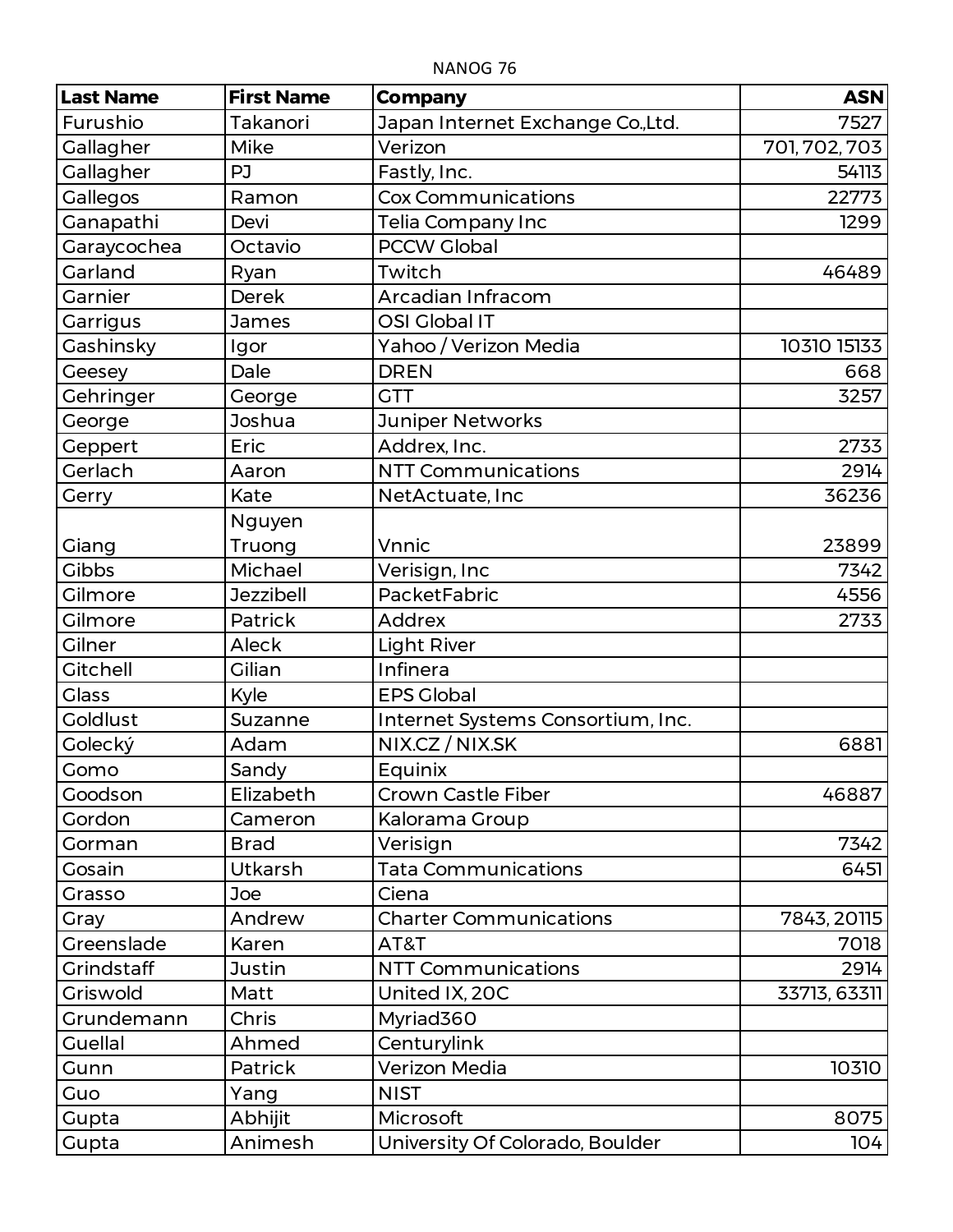| <b>Last Name</b> | <b>First Name</b> | <b>Company</b>                       | <b>ASN</b>    |
|------------------|-------------------|--------------------------------------|---------------|
| Gurley           | <b>Brian</b>      | <b>GTT</b>                           |               |
| Guzman           | Jose              | Telehouse                            | 13538         |
| Ha               | Eric              | Addrex, Inc.                         | 2733          |
| <b>Haddad</b>    | Victor            | <b>Tata Communications</b>           | 64534755      |
| Hagan            | Mike              |                                      |               |
|                  |                   |                                      | 6461, 8218,   |
| Hagens           | Robert            | Zayo Group                           | 15290         |
| Hagimoto         | Masanori          | <b>NTT SmartConnect</b>              | 7671          |
| Hagopian         | Peter             | Comcast                              |               |
| Hammerli         | Chad              | NETSCOUT   Arbor                     |               |
|                  |                   | Midwest-IX and Intelligent Computing | 13681, 40764, |
| Hammett          | Mike              | <b>Solutions</b>                     | 393853        |
| Hammond          | Edward            | Cogolabs Inc                         |               |
| <b>Hankins</b>   | Greg              | <b>Nokia</b>                         | 38016         |
| Hanna            | Douglas           | Wish                                 | 205994        |
| Hannigan         | Martin            | Deep Edge                            | 54295         |
| Hansen           | <b>Ken</b>        | <b>Farsight Security</b>             |               |
| Harnisch         | Manuel            | Kentik Technologies                  | 6169, 207063  |
|                  |                   |                                      | 6300, 14051,  |
|                  |                   |                                      | 18712, 12042  |
|                  |                   |                                      | 5742,         |
| Harral           | David             | Consolidated                         | 13977,13333   |
| Hartl            | <b>Jim</b>        | <b>NTT Communications</b>            | 2914          |
| Hartman          | Stan              | <b>Verizon Media</b>                 | 10310         |
| Hartman          | Stephen           | <b>Telia Carrier</b>                 | 1299          |
| Harvey           | Darrieux          | <b>NANOG</b>                         |               |
| Harvey           | Phil              | Light Reading                        |               |
| Hashizume        | Michael           | Puppet                               | 393717        |
| Hatada           | Mitsuhiro         | <b>NTT</b>                           |               |
| Hauad            | Miguel            | Transtelco                           | 32098         |
| Haverty          | Jaclynn           | Fastly Inc.                          |               |
|                  |                   | IPv4.Global, a division of Hilco     |               |
| Hazan            | <b>Jack</b>       | Streambank                           |               |
| He               | Yihua             | Verizon Media                        | 10310         |
| Hedges           | <b>Ben</b>        | <b>LINX America, Inc</b>             | 5459, 21919   |
| Heiden           | Clint             | QTS Richmond NAP                     | 4136          |
| Heino            | Flemming          | London Internet Exchange Ltd         | 5459          |
| Helmenstine      | Peter             | <b>Digital Realty</b>                | 36086         |
| Helmes           | Henry             | Pilot                                | 46450         |
| Herrera          | <b>Brandi</b>     | <b>NANOG</b>                         |               |
| Hess             | Joe               | <b>Hess Communications</b>           |               |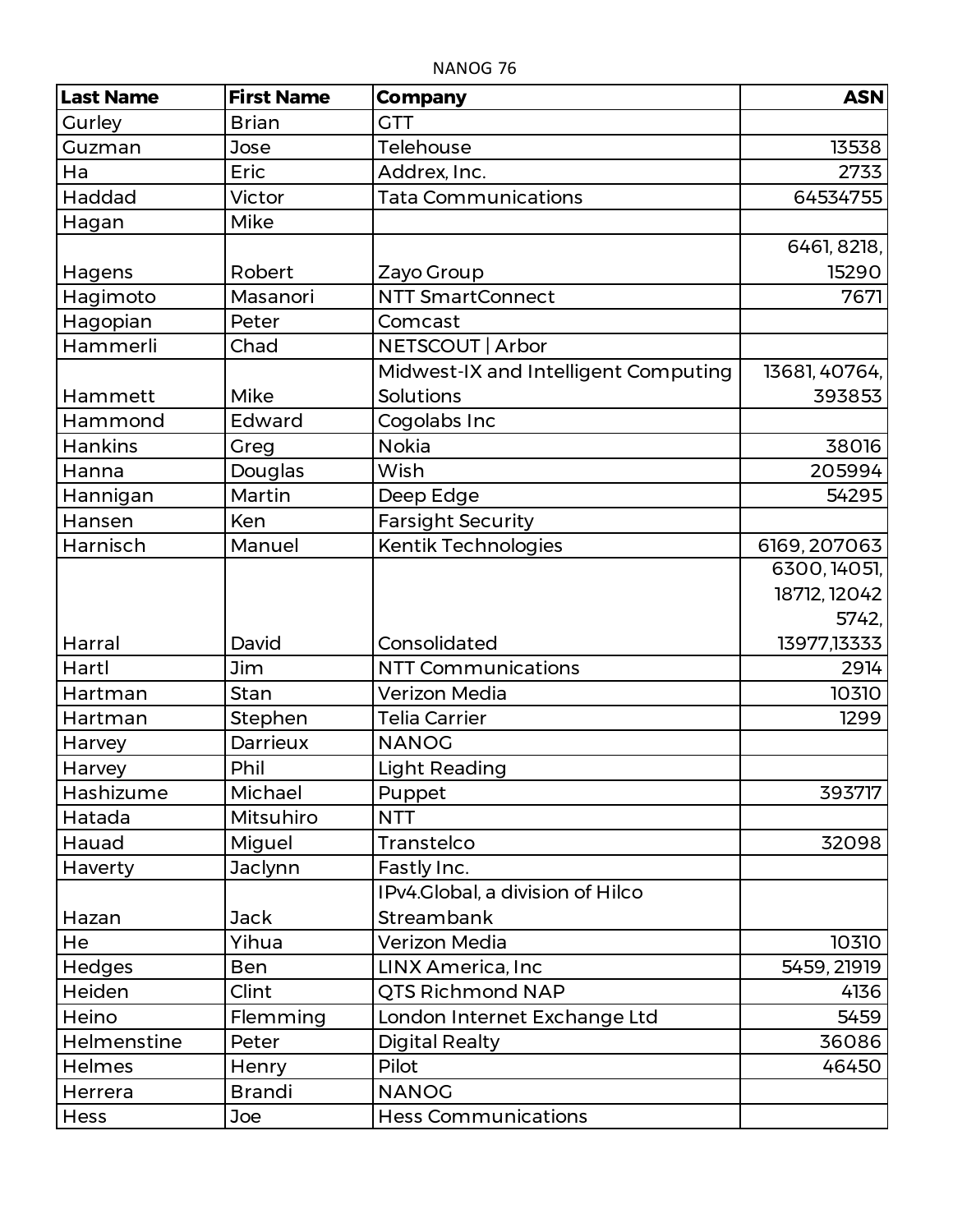| <b>Last Name</b> | <b>First Name</b> | <b>Company</b>                        | <b>ASN</b>   |
|------------------|-------------------|---------------------------------------|--------------|
|                  |                   | <b>Technical Writer, Hess</b>         |              |
| <b>Hess</b>      | Jon Drew          | Communications                        |              |
| Hettinger        | Phil              | Ciena                                 |              |
| Hill             | John              | <b>DE-CIX</b>                         | 6695         |
| Hill             | <b>Steven</b>     | EdgeConneX                            |              |
| <b>Hodis</b>     | Alexandru         | <b>Netflix</b>                        | 2906         |
| Hoffman          | Tim               | Lynk Lab                              |              |
| Hogg             | Doug              | <b>XKL LLC</b>                        |              |
| Hohman           | Kevin             | Tierpoint                             |              |
| Hoida            | Todd              | Ragingwire Data Centers               | 19893        |
| Holburn          | <b>Brian</b>      | <b>PCCW Global</b>                    | 3491         |
| Holguin          | Art               | <b>Nokia</b>                          |              |
| Hollinger        | Nathan            | <b>Neustar SiteProtect</b>            | 19905        |
| Holloway         | <b>Bryan</b>      | <b>Pavlov Media</b>                   | 23473        |
| Holm             | Michael           | Telia Finland Oyj                     |              |
| Holmberg         | Mikael            | <b>Extreme Networks</b>               |              |
| Holmes           | Stephen           | Digital Realty                        | 32299        |
| Holt             | <b>Marcus</b>     | City of Montgomery, Alabama           | 394642       |
| Hooglander       | Courtney          | <b>Petabit Scale</b>                  |              |
| Hoose            | Peter             | facebook                              | 32934        |
| Horsman          | <b>Jerred</b>     | Twitch.tv                             | 46489        |
| Houtz            | Dan               | <b>EDGE GRAVITY by Ericsson</b>       | 47254        |
| Howard           | Lee               | Retevia                               | 23213        |
| Howell           | David             | <b>Fujitsu Network Communications</b> |              |
| Huang            | Frank             | T-Systems Inc                         | 2792         |
| Hudon            | Pierre            | <b>Tata Communications Americas</b>   | 6453         |
| Hudson           | Alicca            | Precision Optical Transceivers, Inc.  |              |
| Hughes           | Aaron             | 6connect                              | 8038         |
| Hughes           | Bryan             | Tiggee                                | AS16552      |
| Hughes           | Chase             | <b>NTT Communications</b>             | 2914         |
| Huizenga         | Dean              | <b>AcenTek</b>                        | 11904        |
| Hutchison        | Tine              | Verizon Media                         | 10310, 15133 |
| Indraji          | Affandi           | Equinix                               | 24115        |
| Irenish Kumar    | Jose Dahlson      | University of Colorado Boulder        |              |
| Irving           | Richard           | <b>LONAP</b>                          | 8330         |
| Ito              | Katsumasa         | Softbank                              | 17676        |
| Ivatury          | Malini            | <b>NTT Communications</b>             | 2914         |
| <b>Iyer</b>      | Srividya          | <b>CANIV TECH INC</b>                 |              |
|                  |                   |                                       | 6079, 7459,  |
| Jackman          | Chris             | <b>RCN</b>                            | 11404        |
| Jackson          | Keith             | <b>OPENGEAR</b>                       |              |
| Jacobsen         | Ole               | The Internet Protocol Journal         |              |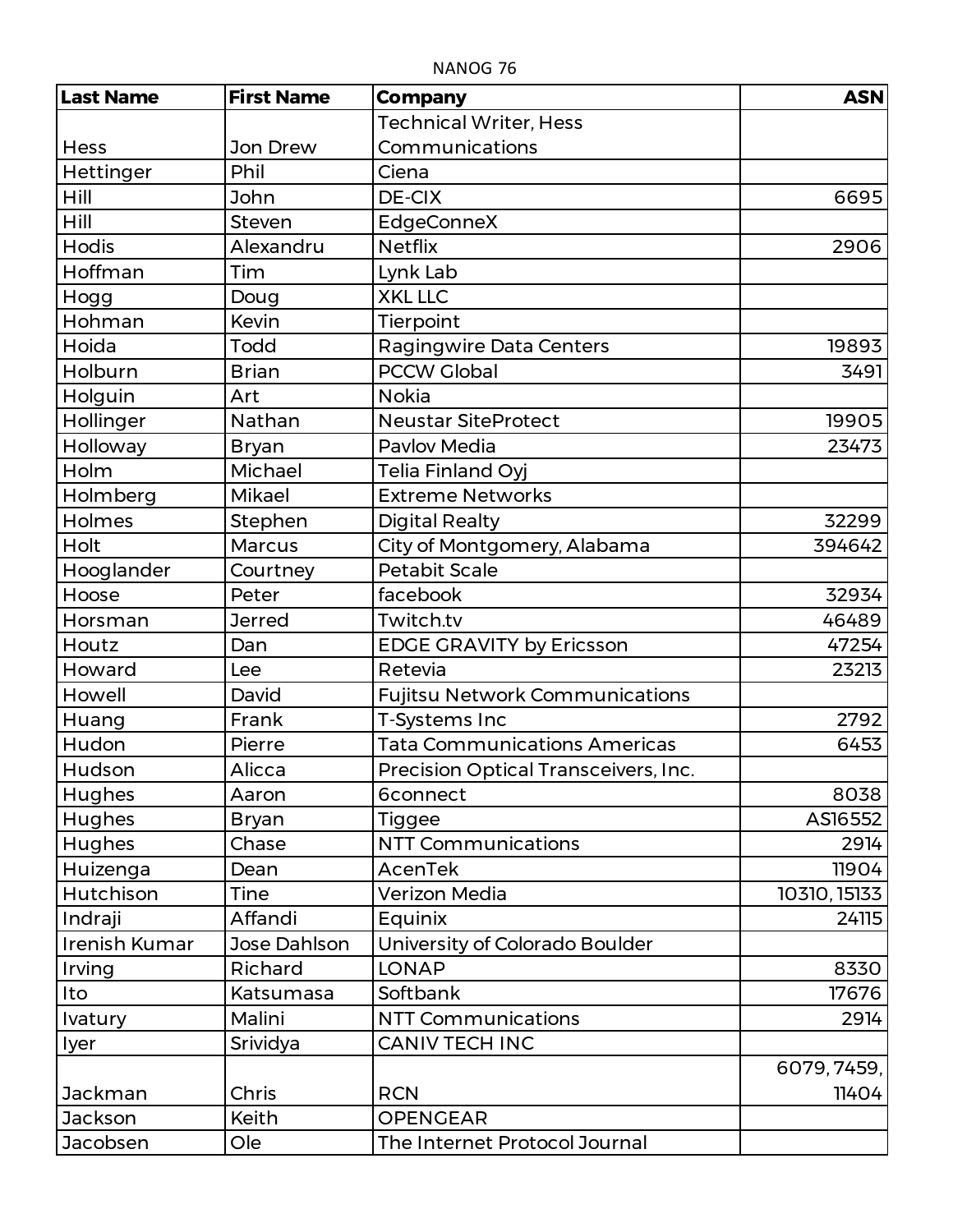| <b>Last Name</b>  | <b>First Name</b> | <b>Company</b>                  | <b>ASN</b>   |
|-------------------|-------------------|---------------------------------|--------------|
|                   |                   |                                 | 6079, 7459,  |
| Jacoby            | Peter             | RCN/Grande/Wave                 | 11404        |
| Jadagu            | Natasha           |                                 |              |
| Jagarapu          | <b>Halley</b>     | <b>AWS</b>                      | 16509, 7224  |
| Jain              | <b>Bhawna</b>     | <b>Telia Carrier</b>            | 1299         |
| <b>James</b>      | Gary              | SummitIG                        |              |
| <b>Jandrositz</b> | Caitlin           | Zayo                            |              |
| Jankowski         | <b>Rick</b>       | Equinix                         | 24115        |
| Janota            | Adam              | Equinix                         |              |
| Jean-Francois     | Nathanael         | NS1                             | 62597        |
| <b>Jeffers</b>    | Lance             | ThousandEyes                    |              |
| <b>Jenkins</b>    | Josh              | <b>ICANN</b>                    | 40528, 16876 |
| Jensen            | John              | CoreSite                        | 2734         |
| <b>Jewell</b>     | Michael           | Verisign                        | 7342         |
| Job               | <b>Steven</b>     | <b>Tiggee</b>                   | 16552        |
| Jogback           | LM                | Netnod                          | 8674         |
| Johnson           | Craig             | <b>Big Switch Networks</b>      |              |
| Johnson           | <b>Patrick</b>    | <b>Bandwidth</b>                |              |
| Johnson           | <b>Scott</b>      | SolarNetOne, Inc.               | 32639        |
| <b>Jolley</b>     | Don               | <b>ZANOG</b>                    | 328365       |
| <b>Jones</b>      | Louis             | <b>Cox Communications</b>       | 22773        |
| <b>Jones</b>      | Sheldon           | Exelon                          |              |
| Jose              | Santos            | University of Colorado Boulder  | 104          |
| Joseph            | Mike              | The Mode Group                  |              |
| Jun               | <b>James</b>      | TOWARDEX, MASS IX               | 27552, 22147 |
| K                 | Yong              | Verisign                        | 7342         |
| Kablan            | Murad             | <b>Stateless</b>                |              |
| Kacprzynski       | Tom               | <b>Edge Gravity by Ericsson</b> | 47254        |
| Kadunce           | Wendell           | <b>Colt Technology Services</b> | 8220         |
| Kajtar            | Adam              | City of Wadsworth               | 20009        |
| Kangas            | <b>Nicole</b>     | Microsoft                       | 8075, 8068   |
| Kapela            | Anton             | EdgeMicro                       | 2886, 4560   |
| Karkoszka         | Pawel             | <b>F5 Networks</b>              | 55002        |
| Karp              | <b>Steven</b>     | OzarksGo                        | 395662       |
| Karuppiah         | Sundaram          | Visa inc                        | 2559         |
| Kasali            | Ola               | Facebook                        | 32934        |
| Kasten            | Mark              | Microsoft                       | 8075         |
| Kaufman           | Timothy           | Linode/PhillyIX                 | 63949, 54033 |
| Kaufmann          | Christian         | <b>AKAMAI TECHNOLOGIES</b>      | 20940, 32787 |
| Kaushal           | Paul              | <b>F5 Networks</b>              | 55002        |
| Kautz             | Bill              | Infinera                        |              |
| Kazmierczak       | Art               | <b>Telia Carrier</b>            | 1299         |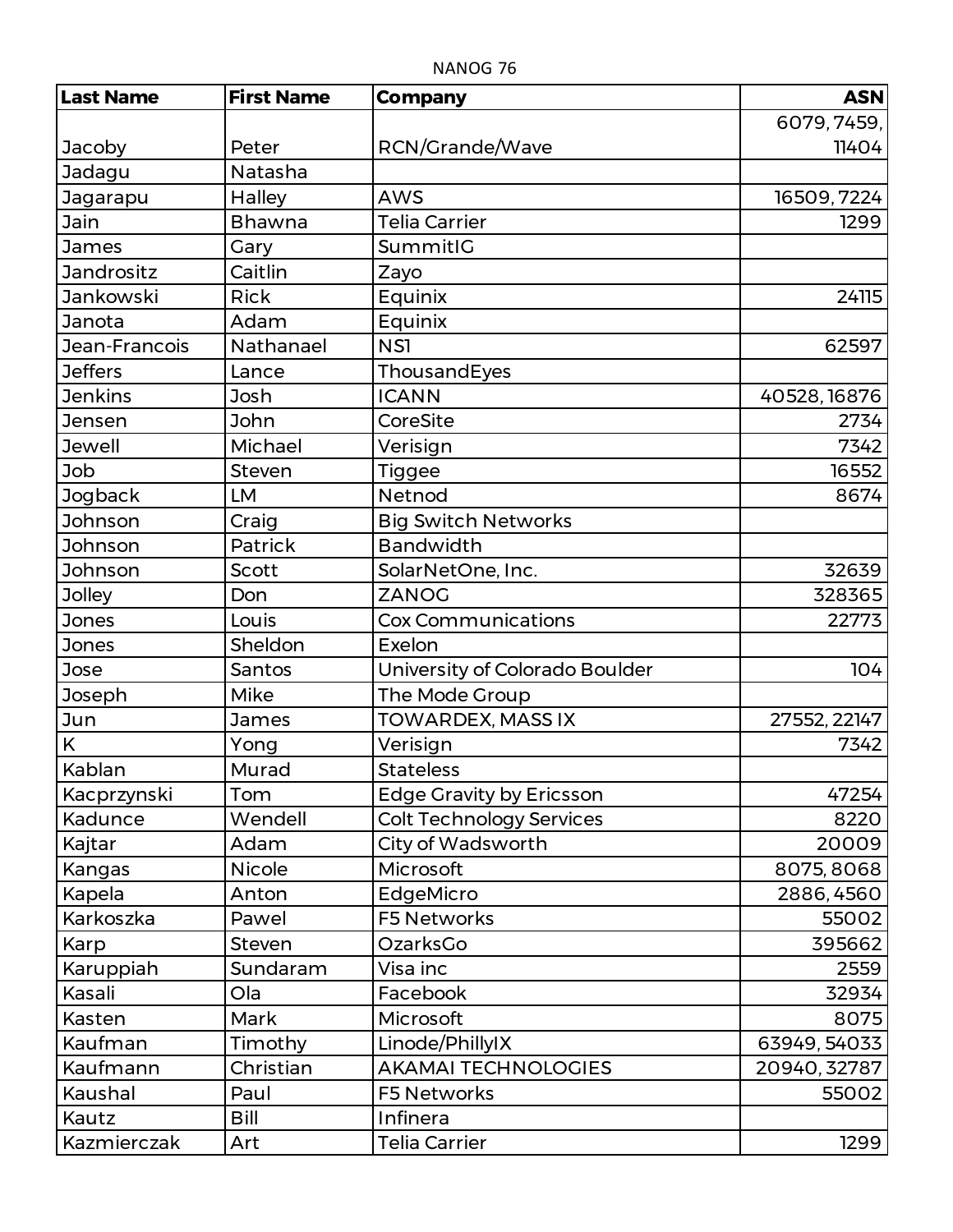| <b>Last Name</b> | <b>First Name</b> | <b>Company</b>                  | <b>ASN</b>    |
|------------------|-------------------|---------------------------------|---------------|
| KC               | Samiran           | <b>Ball State University</b>    |               |
| <b>Keith</b>     | Russell           | Fujitsu                         |               |
| Kelley           | Edward            | IXIA - A Keysight Business      |               |
| Kelly            | Daniel            | Kentik Technologies             | 6169, 207063  |
| Kempf            | Chris             | <b>MCNC</b>                     | 81            |
| <b>Kendrick</b>  | Carl              | <b>GTT</b>                      |               |
| Kennedy          | L Sean            | <b>NANOG</b>                    |               |
| Kent             | Valerie           | Ciena                           |               |
| Kerkar           | Pritam            | Range                           |               |
| Kharyal          | Sunil             | Zayo Group                      | 6461, 8218    |
| Khezri           | Manouch           | <b>Volta Networks</b>           |               |
|                  |                   |                                 | 7175, 136460, |
| Khoo             | Andrew            | aulX                            | 136019        |
|                  |                   |                                 | 26282, 27471, |
| Khuon            | Jake              | Symantec                        | 21345, 7583   |
| Kilpatrick       | <b>Justin</b>     | Althea                          | 397115        |
| Kim              | Alexander         | <b>All Points Broadband</b>     | 393713        |
| Kim              | Dorian            | <b>NTT Communications</b>       | 2914          |
| Kim              | Eric              | Telstra                         | 4637          |
| Kim              | Jake              | Akamai Technologies             | 20940         |
| Kim              | Seunghae          | <b>KISTI</b>                    | 1237, 17579   |
| Kindig           | Bill              | RagingWire                      | 19893         |
| King             | Guy               | <b>ADVA Optical Networking</b>  |               |
| King             | William           | Subspace                        | 32261         |
| Kitonga          | Job               | Linode                          | 63949         |
| Kline            | Tim               | <b>NoviFlow</b>                 |               |
| Klingner         | Ronnie            | <b>PCCW Global</b>              |               |
| Knackstedt       | Stephanie         | Addrex, Inc.                    | 2733          |
|                  |                   |                                 | 7843, 20115,  |
| <b>Knopps</b>    | <b>Brian</b>      | <b>Charter Communications</b>   | 33588         |
| Koch             | Alexander         | Netskope Inc.                   | 55256         |
| Kolcum           | Meghan            | Addrex, Inc.                    | 2733          |
| Kondala          | Pranav            | Hughes                          |               |
| Korgaonkar       | Ameya             | Unniversity of Colorado Boulder |               |
| Kosatii          | Evghenii          | Addrex, Inc.                    | 2733          |
| <b>Kosters</b>   | Mark              | <b>ARIN</b>                     |               |
| Kothandaraman    | Kannan            |                                 |               |
| Kovac            | Ron               | <b>Ball State University</b>    | 20452         |
| Kowall           | Jonah             | <b>Kentik</b>                   |               |
| Kramlich         | <b>Bob</b>        | <b>Ascent Corporation</b>       |               |
| Kroh             | Ken               | <b>ECI Telecom</b>              |               |
| <b>Krokes</b>    | Tori              | <b>Cogent Communications</b>    | 174           |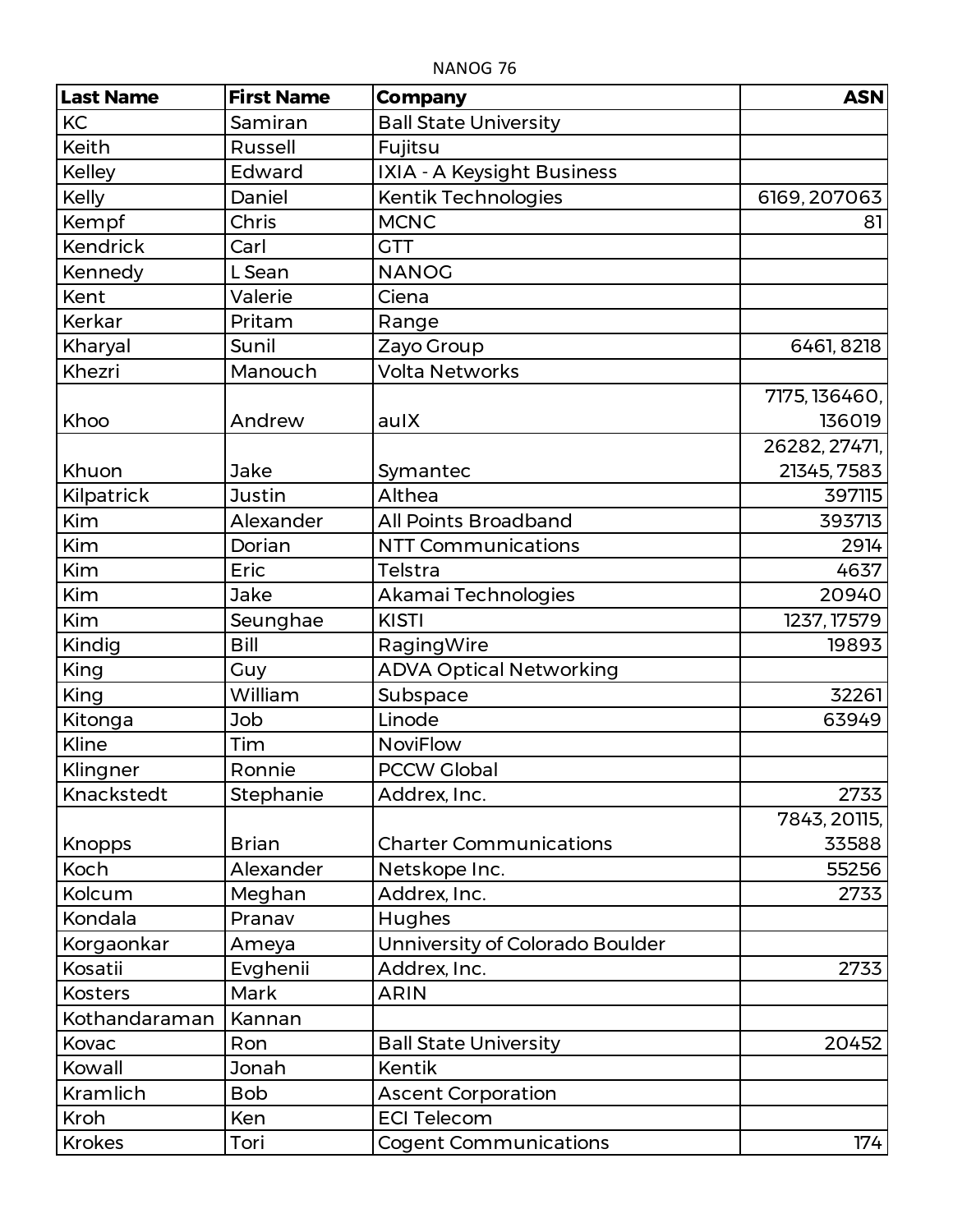| <b>Last Name</b> | <b>First Name</b>   | <b>Company</b>              | <b>ASN</b>   |
|------------------|---------------------|-----------------------------|--------------|
| Kuenzler         | Fredy               | Init7                       | 13030        |
| <b>Kukich</b>    | <b>Nick</b>         | Linespeed                   |              |
| <b>Kunkel</b>    | Marvin              | <b>Wholesail Networks</b>   | 20055        |
| Kurtz            | Dan                 | LightEdge                   |              |
| <b>Kusa</b>      | Joe                 | <b>GTT</b>                  | 3257         |
| Kusumoto         | Iku                 | <b>BBIX</b>                 |              |
| Kwon             | <b>Misuk</b>        | <b>ARIN</b>                 |              |
| Labovitz         | Craig               | <b>Nokia</b>                |              |
| Labrou           | Yannis              | Verisign                    | 7342         |
| Ladha            | Amyn                | <b>Juniper Networks</b>     |              |
| Lagerfeldt       | <b>Carl Fredrik</b> | <b>Telia Carrier</b>        | 1299         |
| Laichi           | Reda                | <b>NOKIA</b>                |              |
| Lamb             | Chad                | <b>XKL</b>                  |              |
| Lamouroux        | Stephanie           | <b>Addrex</b>               | 2733         |
| Landeck          | Gina                | QTS Richmond NAP            | 4136         |
| LaPierre         | Bill                | Charter                     | 20115        |
| Lasher           | Donn                | <b>F5 Networks</b>          | 55002        |
| Latzko           | Alexander           | ServerCentral Turingroup    | 23352        |
| Lavallee         | <b>Brian</b>        | Ciena                       |              |
| Lawrence         | David               | Oracle                      |              |
| Lawson-Shanks    | Phill               | <b>Aligned Energy</b>       |              |
| Le Heux          | Alex                | Tucows Inc / Ting Fiber     | 32491, 15348 |
| Lee              | Louie               | Google Fiber                | 16591        |
|                  |                     |                             | 11404, 6079, |
| Lee              | Michelle            | Wave/RCN/Grande             | 7459         |
| Lefevers         | Will                | <b>DigitalOcean</b>         |              |
| Leibfreid        | Ronald              | Equinix                     | 17819        |
| Lemmon           | Elgin               |                             |              |
| Leonard          | Joey                | <b>OSI Hardware</b>         |              |
| Leone            | Andrea              | <b>Juniper Networks</b>     |              |
| Levy             | Nimrod              | AT&T                        | 7018         |
| Levy             | Shoshana            | OSI Global IT               |              |
| Lewan            | <b>Brett</b>        | Microsoft                   | 8075         |
| Lewis            | Christopher         | Visa, Inc                   | 2559         |
| Lewis            | Rodger              | Pavlov Media                | 13730        |
| Li               | Jiasi               | NETSCOUT   Arbor Networks   | 10690        |
| Li               | Yang                | Zenlayer Inc.               | 21859        |
| Link             | <b>Jessica</b>      | <b>Netflix</b>              | 2906         |
| Litvin           | Eric                | LynkLab                     |              |
| Liu              | Yaoqing             | <b>Clarkson University</b>  | 92           |
| Llorente         | Sherwin             | <b>DIGITAL REALTY TRUST</b> | 32299        |
| Loch             | Kevin               | <b>QTS Richmond NAP</b>     | 4136         |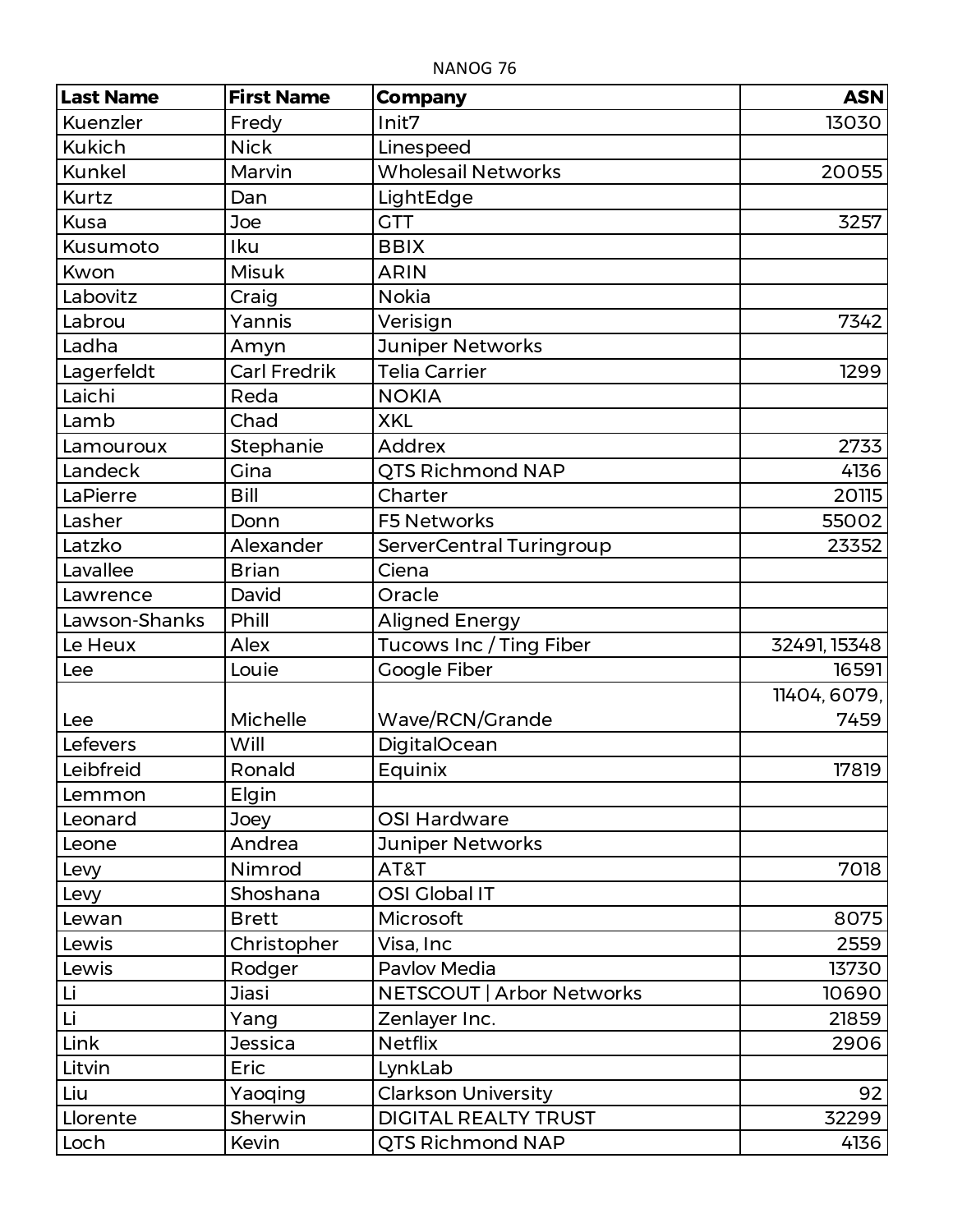| <b>Last Name</b> | <b>First Name</b> | <b>Company</b>                       | <b>ASN</b>   |
|------------------|-------------------|--------------------------------------|--------------|
| Lord             | Peter             | <b>Colt Technology Services</b>      | 8220         |
| Lorenz           | Andre             | <b>Frontier Communications</b>       | 5650         |
| Lotfi            | Hossein           | Tesuto                               |              |
| Lucente          | Paolo             | <b>NTT Communications</b>            | 2914         |
| Lukens           | <b>Jeff</b>       | Stateless, Inc                       |              |
| Lunsford         | Caleb             | Myriad360                            |              |
| Lux              | Edvin             | <b>Conterra Networks</b>             | 12019        |
| Lynch            | Daniel            | <b>WITB Networks</b>                 |              |
| Maceda           | Mario             | <b>AWS</b>                           | 16509        |
| Machado          | Monika            | <b>Oracle Cloud</b>                  |              |
| Macri            | John              | <b>Reliance- GCX</b>                 | 15412, 18101 |
| Maduschke        | Sven              | Verizon                              | 701          |
| Magorian         | Dan               | <b>Johns Hopkins Univ, APL</b>       | 77           |
| Magrelli         | Paolo             | Telecom Italia Sparkle               | 6762         |
| Mahanty          | Rabin             | <b>H5 Data Centers</b>               | 20029        |
| Maharajan        | Anandaraj         | Dell                                 |              |
| Maida            | <b>Javier</b>     | Microsoft                            |              |
| Mainer           | Mike              | Twitch                               | 46489        |
| Maj              | Tomas             | Inphi                                |              |
| Majette          | Everett           | Exelon                               |              |
| Malcolm          | Janine            | Salesforce                           | 14340        |
| Malik            | Syed              | Verizon                              | 701          |
| Malkowski        | <b>Derek</b>      | <b>TELEHOUSE America - NYIIX</b>     | 13538        |
| Mane             | Vibhav            | <b>George Mason University</b>       |              |
| Mannil           | <b>Jithun</b>     | Akamai Technologies                  | 20940        |
| Marcu            | Vladimir          | <b>Start Communications</b>          | 40788        |
| Marcy            | Matthew           | DC Blox                              |              |
| Marentette       | Nathan            | <b>NOKIA Deepfield</b>               |              |
| Marks            | Matthew           | <b>Public Interest Registry</b>      |              |
| <b>Marks</b>     | Roger             | <b>EthAirNet Associates</b>          |              |
| Marshall         | Pam               | <b>Corero Network Security</b>       |              |
| Marte            | Luis              | <b>Amazon Web Services</b>           | 16509        |
| Martin           | Dwayne            | <b>RCN Corp</b>                      | 6079         |
| Martin           | Jonny             | <b>Limelight Networks</b>            | 22822        |
| Martin           | Michael           | <b>Endurance International Group</b> | 40444, 46606 |
| Martin           | Warren            | Addrex, Inc.                         | 2733         |
| Materan          | Tabata            | <b>Telxius Cable</b>                 | 12956        |
| Matlack          | Dave              | <b>OPENGEAR</b>                      |              |
| Matte            | Phil              | AMS-IX, USA                          | 1200         |
| <b>Matthies</b>  | <b>Patrick</b>    | Facebook                             | 32934        |
| Mauch            | <b>Jared</b>      | Akamai                               | 20940        |
| Mccormick        | Kyle              | NebraskaLink                         |              |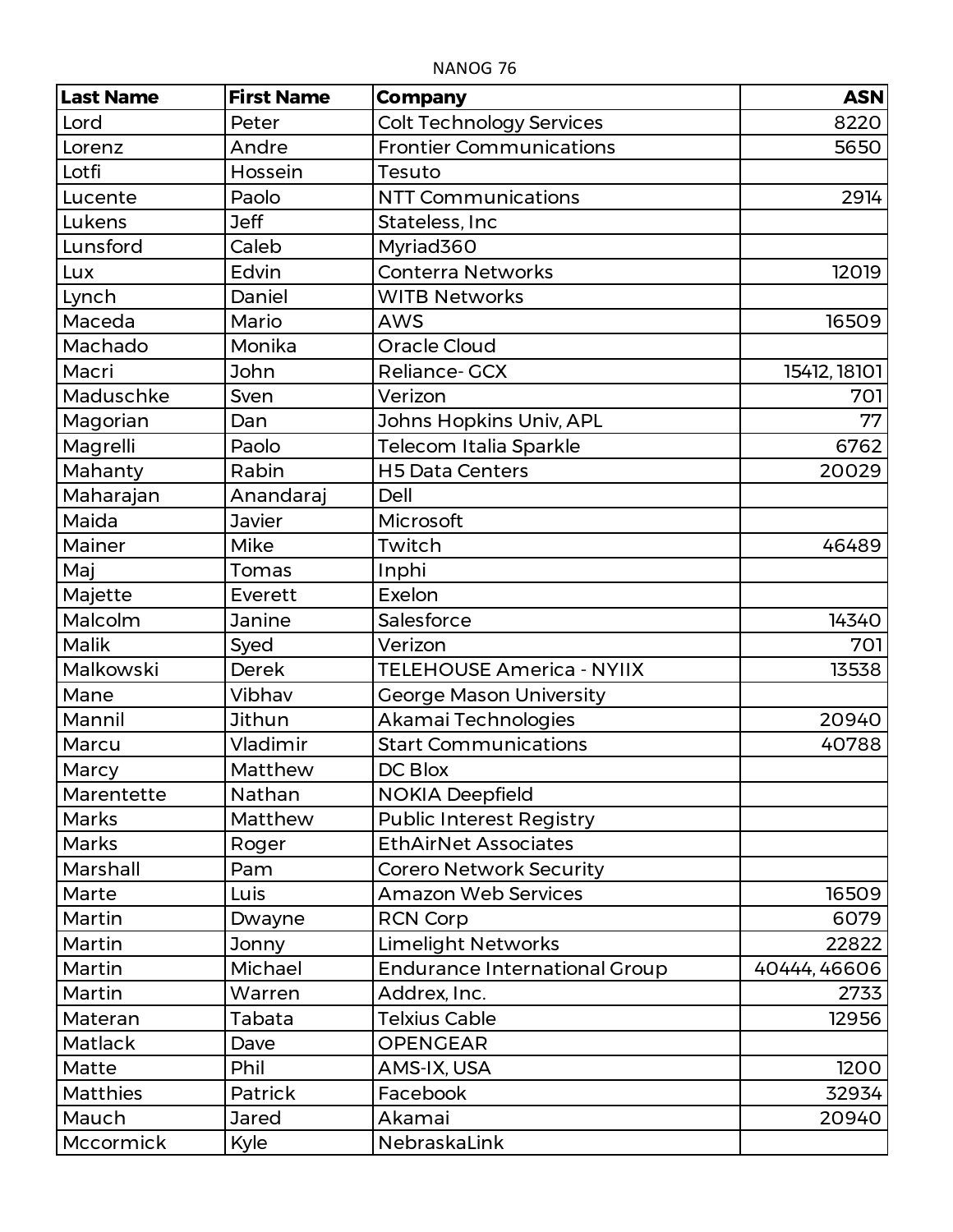| <b>Last Name</b> | <b>First Name</b> | <b>Company</b>                 | <b>ASN</b>    |
|------------------|-------------------|--------------------------------|---------------|
| <b>McCredie</b>  | <b>Miles</b>      | <b>GDT</b>                     | 18480         |
| <b>McDonald</b>  | Tom               | <b>F5 Networks</b>             | 55002         |
| McEachin         | Jason             | <b>Corero Network Security</b> |               |
| Mcgann           | Stephen           | <b>ENET</b>                    |               |
| <b>McGeary</b>   | Jim               | <b>PCCW Global</b>             |               |
|                  | Eleetah           |                                |               |
| McGrath          | Colleen           | Verizon                        | 701702703     |
| <b>McGril</b>    | <b>James</b>      | Radware                        |               |
| <b>McInnis</b>   | Dan               | <b>Netflix</b>                 | 2906          |
| McIntosh         | Colin             | <b>Netflix</b>                 | 2906          |
| <b>McKay</b>     | Fearghas          | Flexoptix GmbH                 | 199121, 5608  |
| <b>McMasters</b> | Jeremy            | <b>Atlantic Broadband</b>      | 11776         |
| McMillen         | Alexander         | <b>OPAQ Networks</b>           | 25885         |
| <b>McMurtry</b>  | Sanford           | Akamai Technologies            |               |
| McNair           | Edward            | <b>NANOG</b>                   |               |
| McNamara         | Colin             | Oracle                         |               |
| McPherson        | Danny             | Verisign                       |               |
| Mehrotra         | <b>Neil</b>       | <b>Telia Carrier</b>           | 1299          |
| Menscher         | Damian            | Google                         | 15169, 24424  |
| Meuse            | <b>Steve</b>      | <b>Kentik</b>                  | 6169          |
| Meyer            | Anita             | Init7                          | 13030         |
|                  |                   |                                | 6079, 7459,   |
| Midgett          | <b>Jhim</b>       | RCN/Grande/Wave                | 11404         |
| Milam            | Chad              | PacketFabric, LLC              | 4556          |
| Miller           | David             | Tiggee                         | 16552         |
| Miller           | Ilissa            | iMiller Public Relations       |               |
| Miller           | <b>John</b>       | Apple Inc                      | 714, 6185     |
| Miller           | <b>Justin</b>     | SkyWire                        | 19919         |
| Miloslavsky      | Anthony           | <b>Cumulus Networks</b>        |               |
| Mitchell         | <b>Derek</b>      | Ogilvy                         |               |
| Mitev            | Ognian            | <b>Charter Communications</b>  | 7843, 20115   |
| Modi             | Mitul             | Microsoft                      | 8075          |
| Moezie           | Fred              | <b>Neustar</b>                 | 19905         |
| Mogrovejo        | Angel             | TELXIUS CABLE USA, INC         |               |
| Mohan            | Priyadarshini     | Comcast                        |               |
| Monaco           | Matt              | Equinix                        |               |
| Montgomery       | Doug              | <b>NIST</b>                    | 49            |
| Monty            | Nanette           | Epsilon                        |               |
|                  |                   |                                | 27299, 55195, |
| Moore            | Alyssa            | <b>CIRA</b>                    | 394354        |
| Moore            | John              | Digital realty                 |               |
| Moore            | Matthew           | Verizon                        | 701           |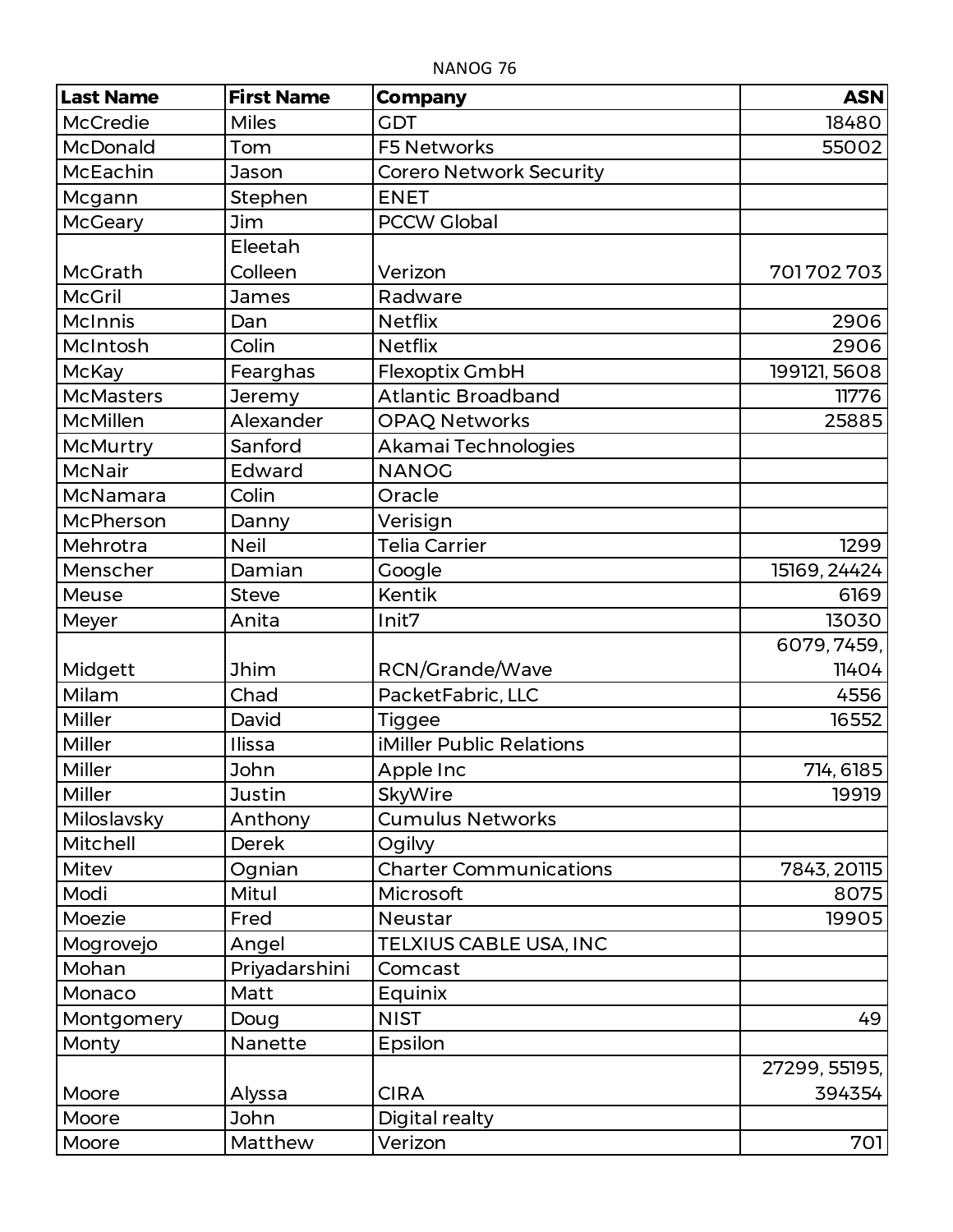| <b>Last Name</b> | <b>First Name</b> | <b>Company</b>                       | <b>ASN</b>     |
|------------------|-------------------|--------------------------------------|----------------|
| Moreno           | Alejandra         | Transtelco                           | 32098          |
|                  |                   |                                      | 701,702,703,14 |
| Moriarity        | Sean              | Verizon                              | 551, 2828      |
| Morishima        | Takamasa          | KDDI/TELEHOUSE                       | 2516           |
| <b>Morris</b>    | Tina              | <b>Amazon Web Services</b>           | 16509          |
| Morrisroe        | Michael           | <b>GPX Global Systems</b>            | 132144         |
| Mortimer         | Sam               | Oracle                               | 31898          |
| Moyer            | Pete              | Nokia ION                            |                |
| Muhunthan        | Jay               | <b>Endurance International Group</b> | 46606, 40444   |
|                  | Venkata Ravi      |                                      |                |
| Mukkavalli       | Teja              | Verizon Media Group                  | 10310, 1668    |
| Mundt            | <b>Joel</b>       | <b>Arista Networks</b>               |                |
| <b>MUNIZAGA</b>  | <b>ENRIQUE</b>    | TELXIUS CABLE USA, IN                |                |
| Murakami         | Masaru            | <b>BroadBand Tower Inc.</b>          | 9607           |
| Musa             | Alaa              | <b>PCCW Global</b>                   |                |
| Myasoedov        | Sergey            | <b>NetArt Group</b>                  | 30738          |
| <b>Myszkowsk</b> | <b>Bart</b>       | <b>AMS-IX</b>                        | 1200           |
| Nagpal           | Vinay             | <b>QTS Richmond NAP</b>              | 4136           |
| Nagy             | Leslie            | LightRiver                           |                |
| Narra            | Haneesha          | <b>George Mason University</b>       |                |
| <b>Natale</b>    | Stephen           | <b>IBM Cloud</b>                     | 36351          |
| <b>Natiuk</b>    | David             | <b>F5 Networks</b>                   | 55002          |
| Neibauer         | Chris             | <b>ADVA Optical Networking</b>       |                |
| Nemitz           | Abraham           | <b>Uniti Fiber</b>                   | 13760          |
| Nesslage         | Thomas            | Verizon                              | 701            |
| Newton           | Jacob             | <b>IFN</b>                           | 32703          |
| Nguyen           | <b>Tien Dung</b>  | <b>VNNIC</b>                         | 23902          |
| Nicholson        | Joseph            | NTT Inc.                             | 2914           |
| Niwa             | Mariko            | NTTSmartCONNECT Corp                 | 7671           |
| <b>Nobile</b>    | Leslie            | <b>ARIN</b>                          |                |
| Norton           | William B.        | <b>DrPeering</b>                     | 43531          |
| Nowaczyk         | Tim               | All Points Broadband                 | 393713         |
| <b>Nufrio</b>    | Marc              | Oracle                               | 14919          |
| Nystrom          | Torbjorn          | <b>Digital Realty</b>                | 36086          |
| O'Connor         | Darren            | Google                               | 15169          |
| O'Leary          | Penelope          | Addrex, Inc                          | 2733           |
| O'Neill          | Michael           | <b>ARIN</b>                          | 10745          |
| Oezerden         | Ersin             | <b>GTT</b>                           | 3257           |
| Oligny           | Joe               | PacketFabric                         | 4556           |
| Olson            | Jim               | <b>RTI Cable</b>                     |                |
| Olson-Daniel     | <b>Nate</b>       | LightEdge                            |                |
| Oosting          | Eric              | Google, Inc                          |                |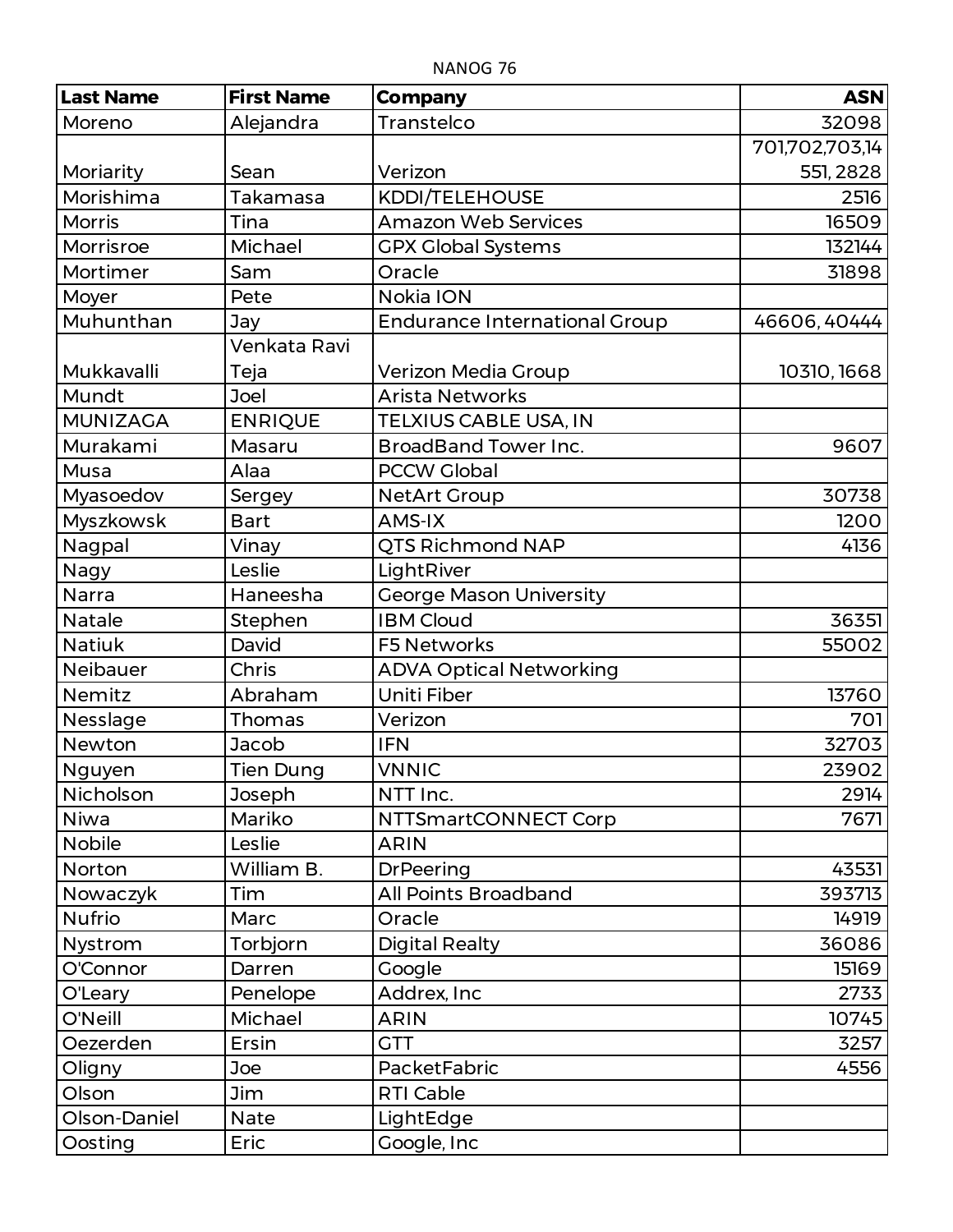| <b>Last Name</b> | <b>First Name</b> | <b>Company</b>                         | <b>ASN</b>    |
|------------------|-------------------|----------------------------------------|---------------|
| Osman            | <b>Dillon</b>     | Linespeed                              |               |
| Overfelt         | Tessa             | <b>HGMP</b>                            |               |
| Oxenreider       | Andy              | Nokia Deepfield                        | 7345          |
| <b>PR</b>        | Rejimon           | Microsoft                              | 8075          |
| Pacheco          | Joel              | MDC / MEX-IX                           | 27420         |
| Pack             | Kevin             | <b>NTT Communications</b>              | 2914          |
| Pack             | Madelyn           | Student                                |               |
|                  |                   |                                        | 4191, 31898,  |
| Padliya          | Deepak            | Oracle Cloud Infrastructure            | 46558         |
| Pagan            | Jose              | <b>XKL</b>                             |               |
| Pandey           | <b>Vivek</b>      | Oracle                                 | 7160          |
| Pandula          | Shyam             | <b>George Mason University</b>         |               |
| Pappano          | Mike              |                                        |               |
| Paradis          | David             | <b>Bell Canada</b>                     | 577           |
| Park             | Byungyeon         | <b>KISTI</b>                           | 1237          |
| Parkar           | Zeeshan           | 1986                                   | 13335         |
| Paroyian         | Jude              | Oracle                                 |               |
| Parris           | <b>Barry</b>      | Globenet                               | 52320         |
| Partridge        | Kevin             | <b>West Chester University</b>         | 29848         |
| Patara           | Ricardo           | NIC.BR                                 | 22548         |
| Patel            | Keyur             | Arrcus, Inc                            |               |
| Patel            | Nirali            | <b>Rutgers University</b>              | 46            |
|                  |                   |                                        |               |
| Paulsen          | Gaige             | <b>ClueTrust</b>                       | 16668, 395020 |
| Pavuluri         | Chandrajyothi     | <b>George Mason University</b>         |               |
| Pedersen         | <b>Ben</b>        | Kaskadian                              |               |
| Pedersen         | Ronnie            | Kaskadian                              |               |
| Peer             | Ismael            | Addrex, Inc.                           | 2733          |
| Pellak           | Kaitlyn           | Addrex, Inc.                           | 2733          |
| Pennisi          | Chris             | <b>GCX</b>                             | 15412, 18101  |
| Perez            | Joseph            | LiquidSky                              | 17374         |
| Perkins          | Holden            | <b>Clarkson University</b>             |               |
| Perreira-Gilmore | Millicent         | <b>DRFortress</b>                      | 40300         |
| Perry            | <b>Kristin</b>    | <b>Hamilton Group Meeting Planners</b> |               |
| Petersen         | Jordan            | Google                                 |               |
| Peterson         | Elliott           | <b>FBI</b>                             |               |
| Pettine          | Greg              | EdgeMicro                              | 2886, 4560    |
| Philippon        | Jason             | <b>Kentik</b>                          | 6169          |
| <b>Philips</b>   | Robert            | <b>NTT Communications</b>              | 2914          |
| Phillips         | Chris             | Aptient Consulting Group Inc.          | 63126         |
| Pickett          | McLean            | Intuit, Inc.                           | 7384          |
| Pignotti         | Kendra            | <b>LINX America</b>                    | 21919         |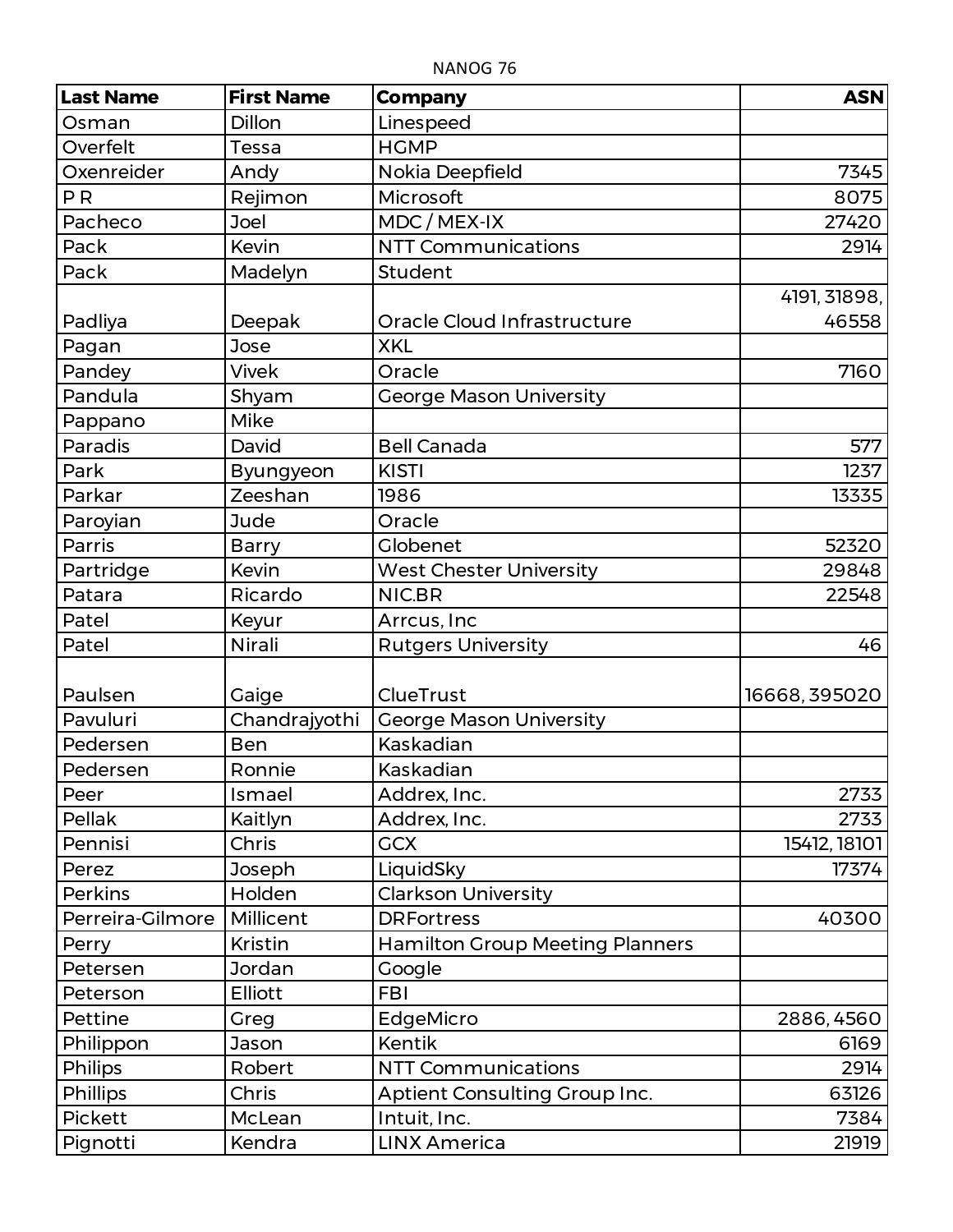| <b>Last Name</b> | <b>First Name</b> | <b>Company</b>                        | <b>ASN</b>    |
|------------------|-------------------|---------------------------------------|---------------|
| Pillay           | <b>Bipin</b>      | <b>Fujitsu Network Communications</b> |               |
| Ploessel         | Matt              | <b>DigitalOcean</b>                   | 14061         |
| Poinsignon       | Louis             | Cloudflare                            | 13335         |
| <b>Pollok</b>    | Sascha            | <b>IPHH</b>                           | 12731, 9033   |
| Potter           | Amy               | <b>Prefix Broker BV</b>               |               |
| Powell           | <b>Steve</b>      | CenturyLink                           | 3356 209      |
| Pregman          | Dan               | Expedient                             | 17054         |
| Prosser          | Mark              | <b>Bell Canada</b>                    | 603           |
| Punjwani         | Jai               | <b>Bloomberg LP</b>                   |               |
| Pusch            | <b>Bernhard</b>   | Telstra                               | 4637          |
| Pusta            | David             | Oracle / Netsuite                     | 31898         |
| Quinn            | Aaron             | <b>Telia</b>                          | 1299          |
| Rahu             | Asad              | Addrex, Inc.                          | 2733          |
| Rajamani         | Kimiyaki          | Juniper Networks                      |               |
| Rantanen         | Matthew           | Arcadian Infracom                     |               |
| Rawat            | Rekha             | Cisco                                 |               |
| Rawdon           | Ryan              | <b>Conversant LLC</b>                 | 25751         |
| Recek            | Shawn             | <b>Champion ONE</b>                   |               |
| Reekie           | Michael           | <b>Fairleigh Dickinson University</b> | 63319         |
| Reilly           | Con               | Linespeed                             |               |
| Rendek           | Paul              | <b>Dstream Group</b>                  |               |
| Rhodes           | Mark              | Verizon Media                         | 10310 & 15133 |
|                  |                   | American Registry for Internet        |               |
| Ricewick         | James             | <b>Numbers</b>                        |               |
| Richards         | Greg              | Telia Company                         | 1299          |
| Richardson       | Cameron           | Cologix                               |               |
| Rinchen          | Fnu               | <b>Ragingwire Data Centers</b>        | 19893         |
| Ringwelski       | <b>Jeff</b>       | Facebook                              | 32934         |
| <b>Risk</b>      | Victoria          | <b>ISC</b>                            |               |
| Ritchey          | Benjamin          | Linode, Ilc                           | 63949         |
| Rivas            | Andy              | Microsoft                             | 8075          |
| Robertson        | Chip              | <b>Netrality Data Centers</b>         |               |
| Robinson         | Rachel            | Addrex, Inc.                          | 2733          |
| Robohn           | Scott             | Juniper Networks                      |               |
| Rochester        | Lloyd             | Data Ductus                           |               |
|                  |                   |                                       | 6300, 14051,  |
|                  |                   |                                       | 18712, 12042  |
|                  |                   |                                       | 5742,         |
| Rodriguez        | Chad              | <b>Consolidated Communications</b>    | 13977,13333   |
|                  |                   |                                       | 11404, 32107, |
| Roemer           | Chris             | <b>Wave Broadband</b>                 | 22759         |
| Rojas            | Carlos            | <b>Juniper Networks</b>               | 10458         |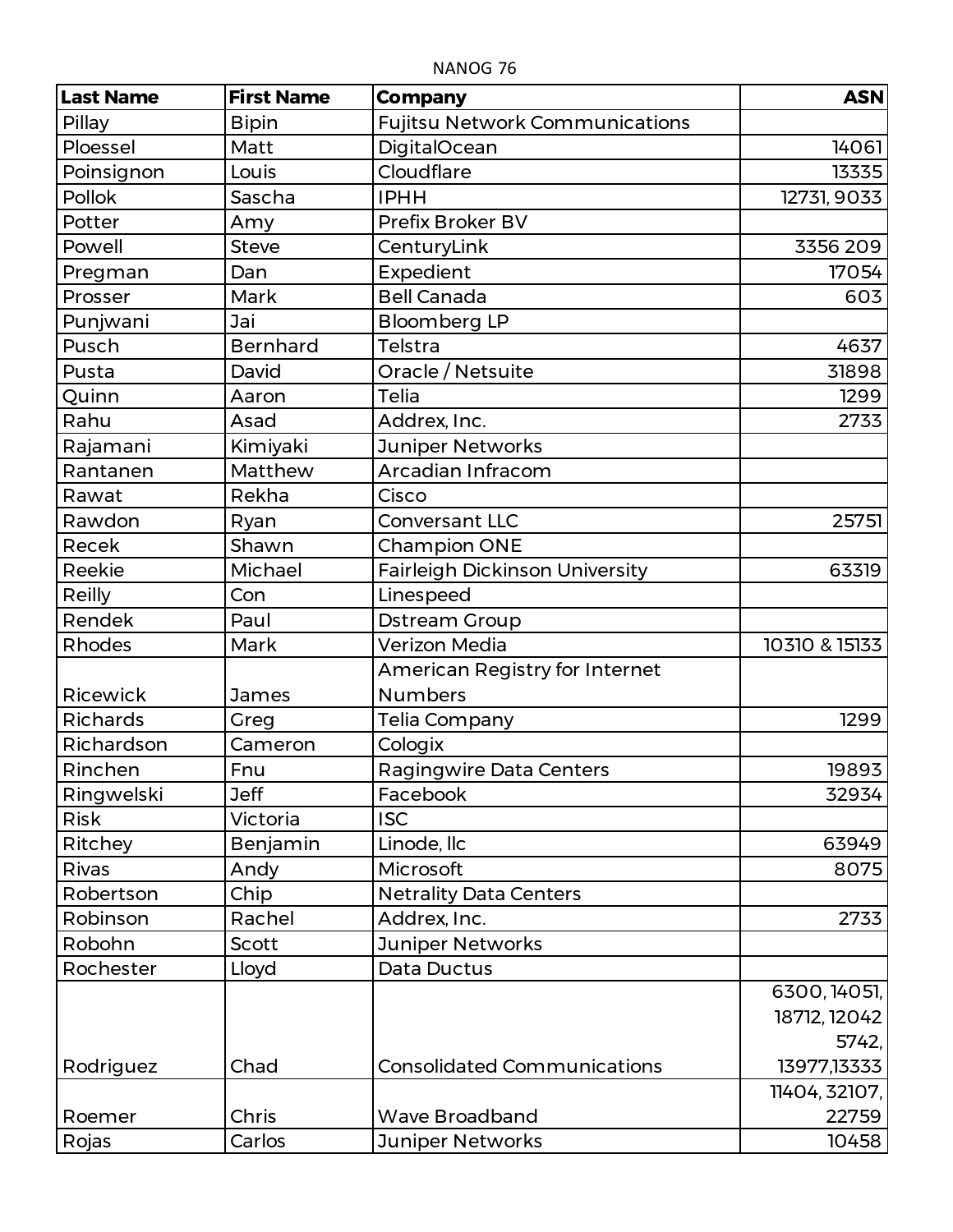| <b>Last Name</b> | <b>First Name</b> | <b>Company</b>                       | <b>ASN</b>   |
|------------------|-------------------|--------------------------------------|--------------|
| <b>Rollis</b>    | Stephanie         | <b>TXO Systems</b>                   |              |
| Romano           | Lynn              | Spectrum/Charter Communications      | 7843, 20015  |
| Romer            | Nathan            | <b>Champion ONE</b>                  |              |
| Rosenthal        | <b>Steven</b>     | <b>QTS Richmond NAP</b>              | 4136         |
| Ross             | <b>Brandon</b>    | Myriad360                            |              |
| Rowley           | Matthew           | <b>ARIN</b>                          | 10745        |
| Rubin            | Jonathan          | <b>PCCW Global</b>                   | 3491         |
| Rumpel           | Chad              | <b>Shaw Communications</b>           | 6327         |
| Sadowsky         | George            |                                      |              |
| Salamone         | Joshua            | AcenTek                              | 11904        |
| Samburg          | Tom               | Verisign                             | 7342         |
| Sancimino        | Paul              | <b>Kentik</b>                        |              |
| <b>SANTANA</b>   | Tony              | <b>Crown Castle Fiber</b>            |              |
| Saran            | Saurabh           | Oracle America Inc                   |              |
| Sarwar           | Muhammad          | Fujitsu Network Communications Inc.  |              |
| Sauer            | Mlke              | Aquacomms                            |              |
| Scalzo           | Frank             | Iron Mountain Data Centers           |              |
| Scarpellino      | Michael           | <b>Rutgers University</b>            | 46           |
| Scattareggia     | Joe               | Windstream                           |              |
| Schecter         | <b>Steven</b>     | Akamai Technologies, Inc.            | 20940, 32787 |
| Scherzinger      | John              | <b>ADVA Optical Networks</b>         |              |
| <b>Schiller</b>  | Heather           | Google Fiber                         | 16591        |
| Schleider        | Robert            | Myriad360                            |              |
| Schliesser       | Benson            | <b>Volta Networks</b>                |              |
| Schmidt          | <b>Nicholas</b>   | Vapor IO                             | 5670         |
| Schoch           | Gavin             | <b>TOWARDEX, MASS IX</b>             | 27552, 22147 |
| Schroeder        | Stephan           | <b>Benocs GmbH</b>                   | 3320 209039  |
| <b>Schuett</b>   | Don               | <b>TierPoint</b>                     |              |
| Schultz          | Paul              | Google                               | 15169        |
| Seastrom         | Rob               | ClueTrust                            | 3066, 16668  |
| Seda             | Felix             | <b>NJFX</b>                          |              |
| Sedik            | J. Kelly          | AT&T                                 | 7018         |
| Seely            | Ted               | Sprint                               | 1239         |
| Segbers          | <b>Jeff</b>       | Myriad360                            |              |
| Seidl            | Lester            | <b>Pluribus Networks</b>             |              |
| Sensibaugh       | Joe               | <b>Atlantic Metro Communications</b> | 29838        |
| Seremet          | Ibro              | Verisign                             |              |
| Serrano          | Kevin             | Addrex, Inc.                         | 2733         |
| Sevy             | Kenji             | <b>F5 Networks</b>                   | 55002        |
| Shaffer          | Ross              | Internet 2                           |              |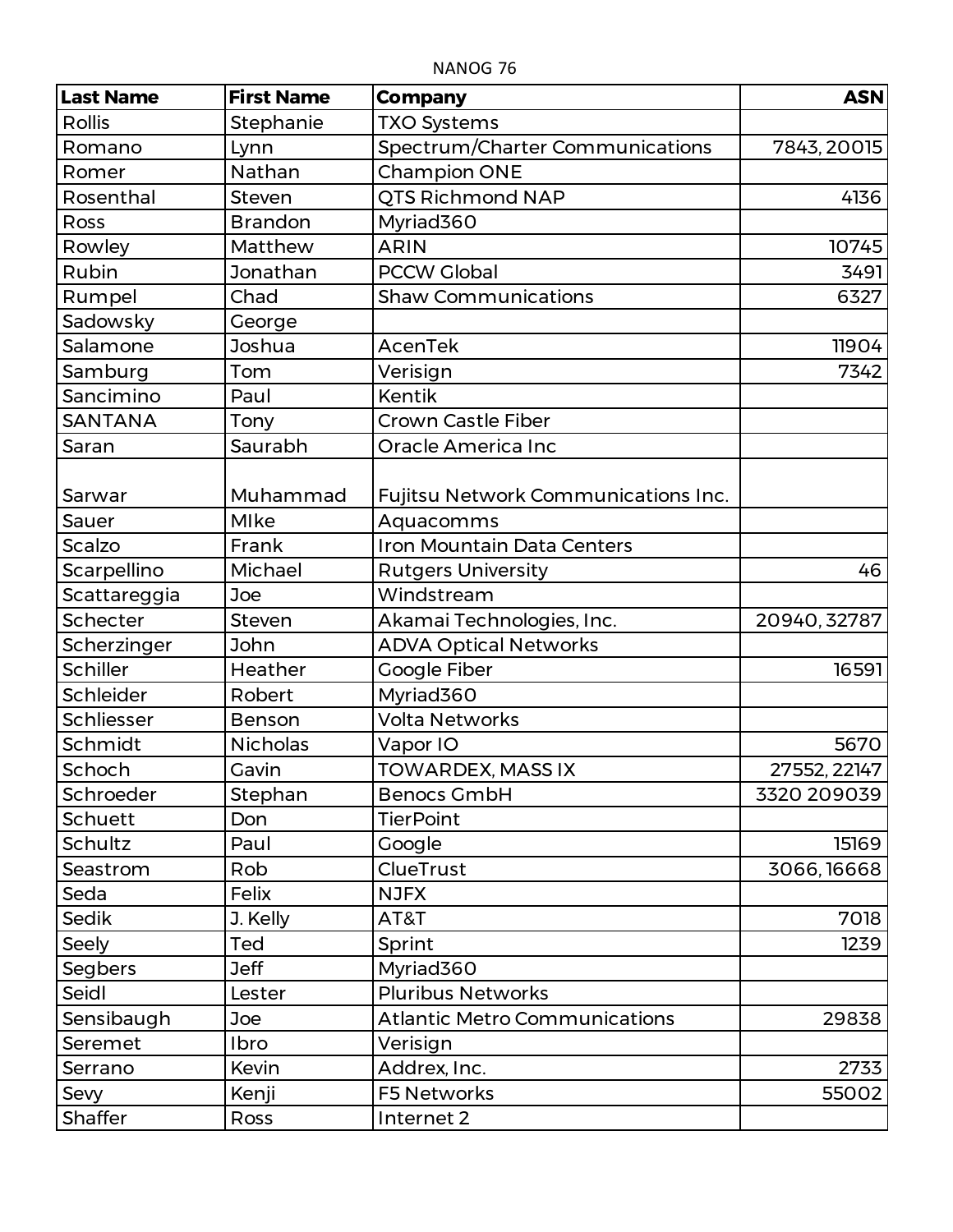| <b>Last Name</b>    | <b>First Name</b> | <b>Company</b>                         | <b>ASN</b>   |
|---------------------|-------------------|----------------------------------------|--------------|
|                     |                   |                                        | 6079, 7459,  |
| Shah                | Manuel            | RCN/Wave/Grande                        | 11404        |
| Shank               | <b>James</b>      | <b>Team Cymru</b>                      | 23028        |
| Shastri             | Madan             | <b>ADVA Optical Networking</b>         |              |
| Shibuya             | <b>Akihiro</b>    | <b>BroadBand Tower Inc.</b>            | 9607         |
| Shoemaker           | Patrick           | Vector Data Systems LLC                | 11362        |
| Shoop               | John              | <b>NoviFlow</b>                        |              |
| Shortte             | Maxfield          | <b>HSLC</b>                            | 7013         |
| Siegel              | Dave              | Siegel Group                           |              |
| Silbey              | Mari              | US Ignite                              |              |
| <b>Silcox</b>       | John              | <b>Calvert County</b>                  | 55111        |
| Simarro             | David             | <b>TELXIUS CABLE</b>                   |              |
| Simcoe              | Mitch             | Ciena                                  |              |
| Simms               | <b>Beth</b>       | <b>Netbusters</b>                      | 290          |
| Singh               | Diptanshu         | Oracle                                 | 31898        |
| Singh               | Sumit Kumar       | <b>Tata Communications America Inc</b> |              |
| <b>Sivie</b>        | Todd              | <b>ECI Telecom</b>                     |              |
| Skofteland          | Christian         | Verisign                               | 7342         |
| Skrobola            | Rob               | NETSCOUT   Arbor Networks              | 10690        |
| Slabakov            | <b>Nick</b>       | <b>Nokia</b>                           |              |
| <b>Sladkevicius</b> | Mantas            | Epsilon                                | 44356        |
| Smith               | Chris             | Infinera                               |              |
| Smith               | Craig             | Point5 Networks                        | 13837        |
| Smith               | Joshua            | Vonage                                 | 17151        |
| Smith               | Michael           | IPv4 Market Group                      |              |
| Smith               | Michael K.        | Netflix, Inc.                          | 2906         |
| Smith               | Paul              | <b>Clarity Experiences</b>             |              |
| Snijders            | Job               | <b>NTT Communications</b>              | 2914         |
| Snyder              | Joshua            | <b>SMS Data Products</b>               | 367          |
| Snyder              | Kathy             | Windstream Wholesale                   |              |
| Sobel               | Dan               | <b>Precision Optical Transceivers</b>  |              |
| Somasekaran         | Prabhu            |                                        |              |
| Somé                | Tomena            | <b>Ball State University</b>           |              |
| Sorrell             | Chad              | Intelligent Fiber Network              | 32703        |
| Spataro             | Daniel            | Linode/PhillyIX                        | 63949, 54033 |
| Spence              | Shaun             | <b>West Chester University</b>         | 29848        |
| Sridhar             | Santhosh          | <b>Juniper Networks</b>                |              |
| St Jean             | Joey              | Seagate technologies                   | 18723        |
| Stanger             | Pete              | 910Telecom                             |              |
| Stanton             | Gregory           | <b>Kentik</b>                          |              |
| <b>Starr</b>        | Mike              | <b>OPAQ</b>                            | 25885        |
| Steenbergen         | <b>Richard A</b>  | Petabit Scale                          |              |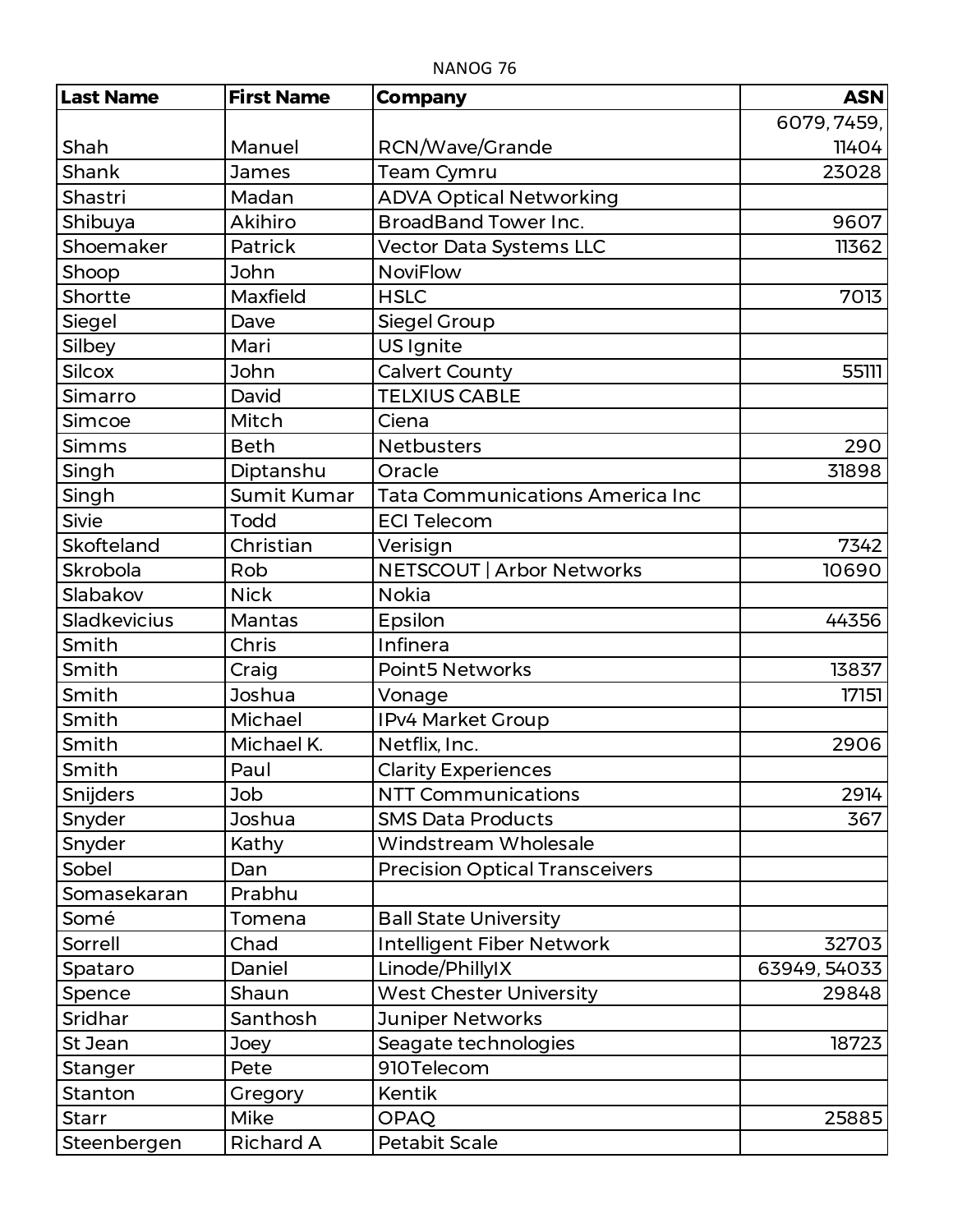| <b>Last Name</b>  | <b>First Name</b> | <b>Company</b>                        | <b>ASN</b>    |
|-------------------|-------------------|---------------------------------------|---------------|
| Steinkamp         | Kyle              | <b>Pavlov Media</b>                   | 23473, 46925  |
| <b>Stewart</b>    | Paul              | <b>Teksavvy Solutions Inc</b>         | 5645          |
| Stojanovic        | Nikola            | Facebook                              |               |
| Story             | Robert            | USC-ISI                               | 394353        |
| <b>Stromsness</b> | Rune              | Lawrence Berkeley National Lab        | 16            |
| Stronge           | <b>Tim</b>        | TeleGeography                         |               |
| <b>Strope</b>     | <b>Derrick</b>    | <b>AWS</b>                            |               |
| <b>Stuart</b>     | Alan              | <b>First Data</b>                     | 13977         |
| Sudhakar          | Siddharth         |                                       |               |
| Sugeno            | Akio              | Telehouse                             | 13538         |
| Sugimoto          | <b>Jeff</b>       | <b>Nokia</b>                          |               |
| <b>Sulek</b>      | Lukasz            | Oracle                                |               |
| Sumastre          | Mark              | <b>F5 Networks</b>                    | 55002         |
| Svacha            | Milan             | NIX.CZ / NIX.SK                       | 6881          |
| Swanson           | Ryan              | Myriad360                             |               |
| Sweeting          | John              | <b>ARIN</b>                           |               |
| Sylvester         | William           | Addrex, Inc.                          | 2733          |
| Tachibana         | Kenichi           | <b>JPNAP</b>                          | 7521, 45686   |
| Tajvar            | Ross              | Fork Systems                          | 25682         |
| Takabayashi       | Takejiro          | <b>JPIX</b>                           | 7527          |
|                   |                   |                                       | 23816, 24572, |
| Takasawa          | Nobuhiro          | Yahoo!Japan                           | 18140         |
| Tal               | Guy               | Centurylink                           | 3356 209      |
| Tamayo            | Luis              | Equinix                               | 24115         |
| Tan               | Michelle          | Google                                |               |
| Taneja            | Ajay              |                                       |               |
| Tarno             | <b>Brad</b>       | Rackspace                             | 12200         |
| Tarrant           | Soraya            | Telecom Italia Sparkle Americas       | 6762          |
| <b>Tauber</b>     | Tony              | Comcast                               | 7922          |
| <b>Taylor</b>     | Eryn              | 910Telecom                            |               |
| Taylor            | Jackson           | Internet Tool & Die Company           |               |
| <b>Taylor</b>     | Teena             | Fujitsu                               |               |
| Temkin            | David             | <b>Netflix</b>                        | 2906          |
| <b>Tendler</b>    | Jaime             | <b>Fujitsu Network Communications</b> |               |
| <b>Thakkar</b>    | Devanshi          | Oracle                                |               |
| Thareja           | Gaurav            | <b>Microsoft Corporation</b>          | 8075          |
| Thibault          | Chris             | <b>University of Maine</b>            | 557           |
| Thimmesch         | Peter             | Addrex, Inc.                          | 2733          |
| Thomas            | James             | <b>Axcelx Technologies LLC</b>        | 33083         |
| Thompson          | <b>James</b>      | Verizon                               | 701           |
| Thomson           | Dave              | Juniper Networks                      |               |
| Thorn             | Mike              | NETSCOUT   Arbor Networks             | 10690         |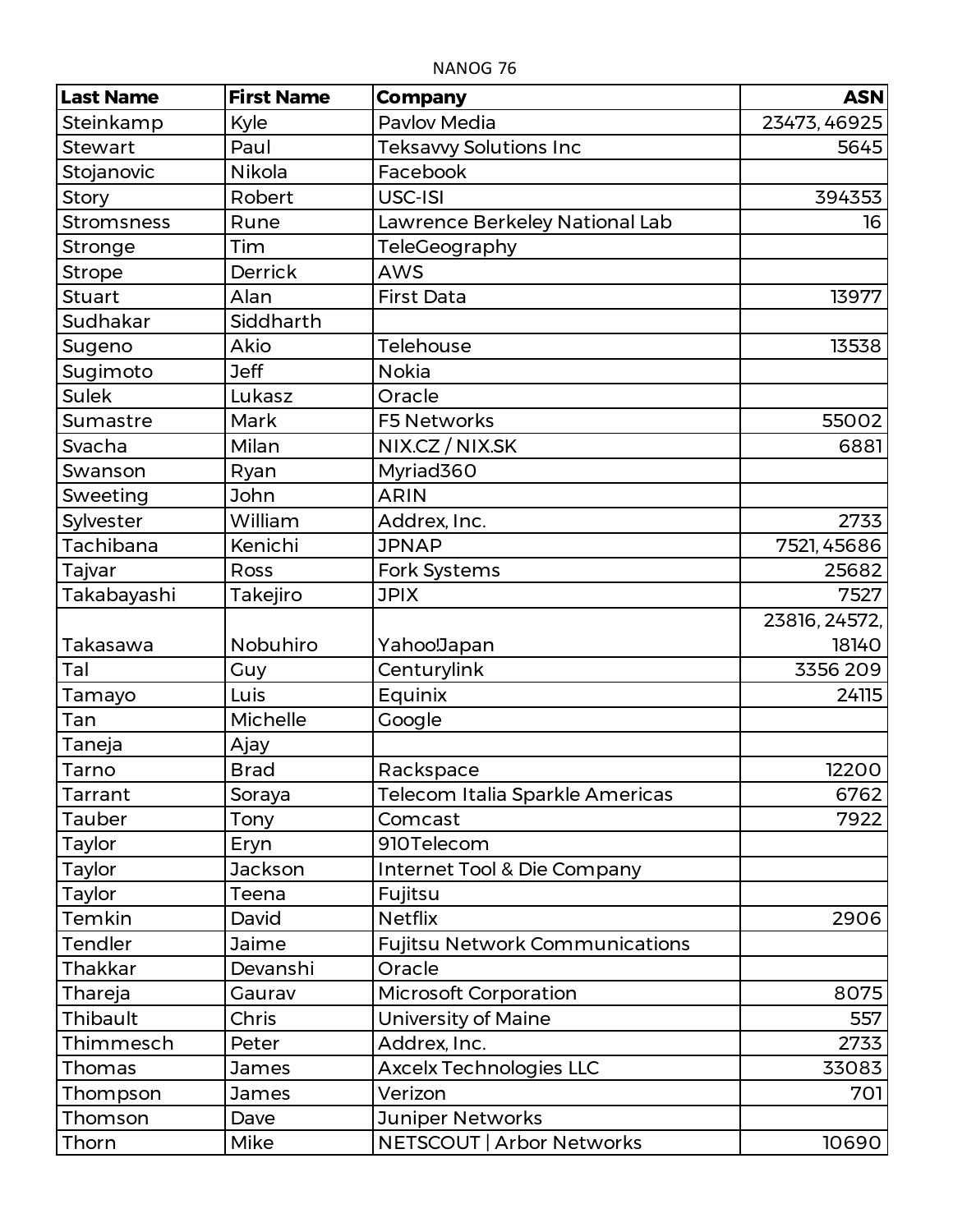| <b>Last Name</b> | <b>First Name</b> | <b>Company</b>                         | <b>ASN</b>     |
|------------------|-------------------|----------------------------------------|----------------|
| Timlick          | John              | <b>Nokia</b>                           |                |
| Timonera         | Jan-Michael       | Verizon                                | 701            |
| <b>Tishey</b>    | John              | Windstream                             | 7029           |
| <b>Tobias</b>    | Jaimee            | <b>ADVA Optical Networking</b>         |                |
| <b>Todd</b>      | John              | Quad9                                  | 19281          |
| Tomassoni        | Dave              | PacketFabric                           |                |
| <b>Torres</b>    | Pol               | Precision Optical Transceivers, Inc.   |                |
|                  |                   |                                        | 6079, 7459,    |
| Toth             | Michael           | <b>RCN</b>                             | 11404          |
|                  |                   |                                        | 45686 55391    |
| Toyama           | Katsuyasu         | JPNAP / transix                        | 55392          |
| <b>Tracy</b>     | <b>Kirk</b>       | Telia Company                          | 1299           |
| Trambley         | William           | <b>SPARKLE</b>                         | 6762           |
| <b>Tripiana</b>  | Ruben             | Roche Farma, S.A.                      | 2047           |
| <b>Trivette</b>  | Joya              | Windstream Wholesale                   | 7029           |
| Troutman         | James             | NNENIX / Consultant                    | 396180, 33728  |
| <b>Tully</b>     | George            | <b>Globalinx</b>                       |                |
| Turner           | Inga              | LINX (The London Internet Exchange)    | 5459           |
| <b>Typaldos</b>  | Alex              | Pilot                                  | 46450          |
| Ulinic           | Mircea            | DigitalOcean                           | 14061          |
| Ullah            | Ashraf            | Addrex, Inc.                           | 2733           |
| Uribe            | Yahel             | <b>Digital Realty</b>                  | 36086          |
|                  |                   |                                        | 701, 702, 703, |
| Urimindi         | Reddy             | Verizon                                | 14551          |
| Valhuerdi        | Arthur            | Datagryd Data Centers LLC              |                |
|                  |                   |                                        | 1221, 4637,    |
| Valsami          | Anna              | Telstra                                | 10026          |
| van Mook         | Remco             | Asteroid International                 |                |
|                  |                   |                                        |                |
| van Oppen        | John              | Wholesail Networks / SeattleIX / TORIX | 20055/17017    |
| Verdouw          | <b>Bart</b>       | EdgeConneX                             |                |
| Verma            | Rajesh            | Sprint                                 | 1239 1803 3651 |
| Vigneault        | Sebastien         | Vidéotron                              | 5769           |
| Virilin          | Aleksandr         | Yandex                                 |                |
| Visinscaia       | Svetlana          | Addrex, Inc.                           | 2733           |
| Vito             | Thomas            | Uniti Leasing                          | 18886, 13760   |
| Vogel            | <b>Mike</b>       | Comcast                                | 7922           |
| Voity            | Michael           | The University of Vermont              | 1351           |
|                  |                   | ANEXIA Internetdienstleistungs         |                |
| <b>Voss</b>      | Theo              | GmbH                                   | 47147, 42473   |
|                  |                   | IPv4.Global, a division of Hilco       |                |
| Wallace          | Akeyla            | Streambank                             |                |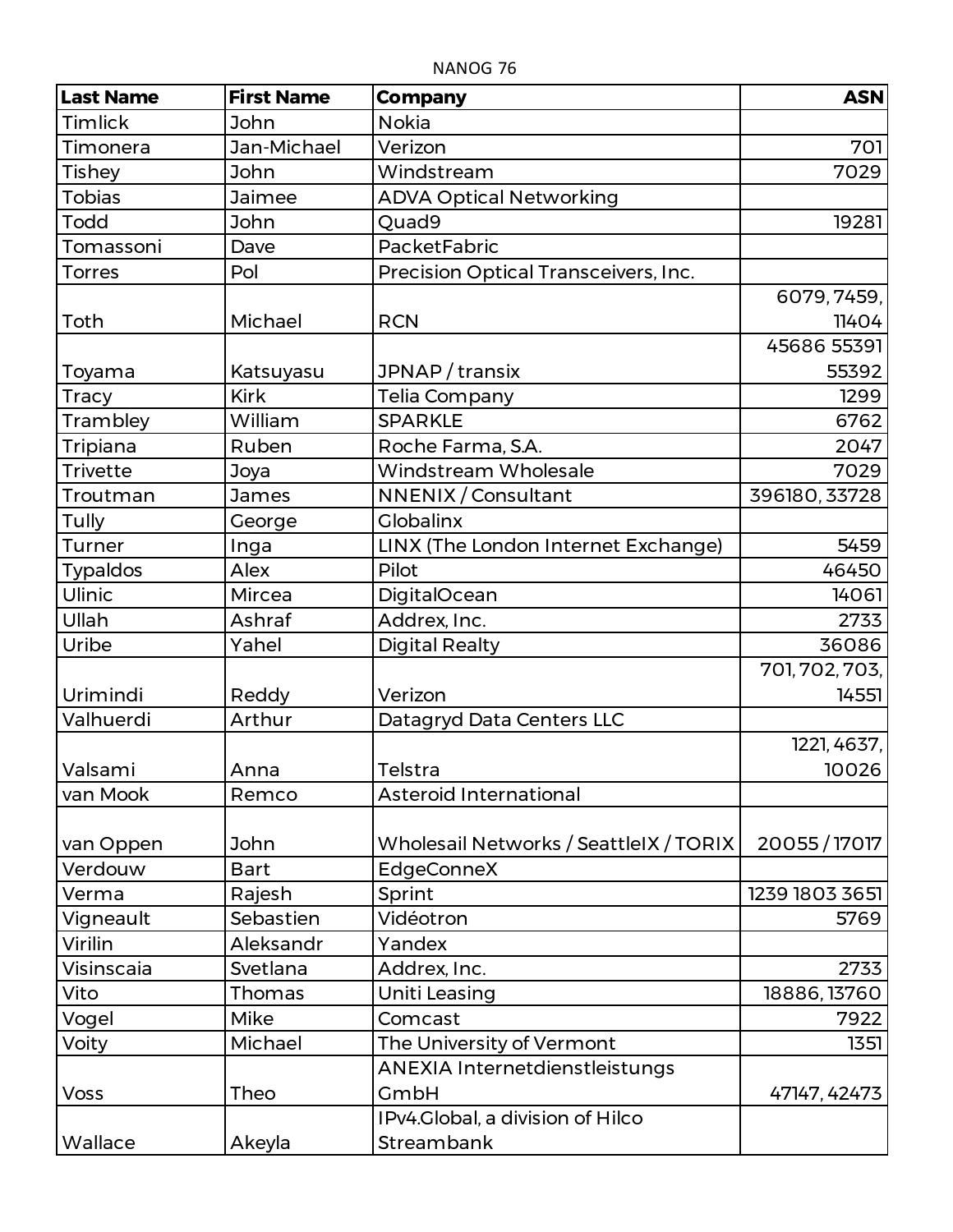| <b>Last Name</b> | <b>First Name</b> | <b>Company</b>                        | <b>ASN</b> |
|------------------|-------------------|---------------------------------------|------------|
| Wallace          | Jeremy            | <b>Juniper Networks</b>               |            |
| Walls            | <b>Bobby</b>      | <b>QTS Richmond NAP</b>               | 4136       |
| Walsh            | Stephen           | Verizon                               | 701        |
| Wang             | Hao (Alex)        | Zenlayer Inc.                         | 21859      |
| Ward             | Jose              | Juniper Networks                      |            |
| Warfield         | Jason             | ThousandEyes                          |            |
| Warner           | Will              | Equinix                               | 24115      |
| Warren           | Rebecca           | Wave                                  | 11404      |
| Wathen           | Scott             | <b>NTT Communications</b>             | 2914       |
| Webster          | Andrew            | <b>WITB Networks</b>                  |            |
| Weinberg         | Matt              | Verisign                              | 7342       |
| Weintraub        | Aaron             | <b>Cogent Communications</b>          | 174        |
| Wendt            | Ryan              | bandwidth                             | 12130      |
| Wensley          | <b>Charles</b>    |                                       |            |
| Wessels          | Duane             | Verisign                              | 7342       |
| Westbrook        | Heidi             | Fujitsu Network Communications, Inc.  |            |
| Whalen           | Chris             | Edge Intelligence Software, Inc.      |            |
| Wheeler          | Cody              | <b>NTT Communications</b>             | 2914       |
| Wheeler          | Michael           | <b>NTT</b>                            | 2914       |
| Wheelhouse       | <b>Jeff</b>       | <b>GridFury LLC</b>                   | 40630      |
| White            | Chad              | <b>Extreme Networks</b>               |            |
| White            | <b>Chris</b>      | Dell Technologies                     |            |
| White            | Christopher       | Infinera                              |            |
| Wichtlhuber      | <b>Matthias</b>   | DE-CIX                                | 6695       |
| Wiese            | Jacob             | <b>SCI FIber</b>                      | 395379     |
| Williams         | Les               | Tata Communications Ltd.              | 6453       |
| Wilson           | <b>Patrick</b>    | Addrex, Inc.                          | 2733       |
| Winstead         | Eddy              | <b>ISC</b>                            |            |
| Winstead         | Shawn             | <b>NANOG</b>                          |            |
| Wishnick         | David             | University of Pennsylvania            |            |
| Wittkop          | Valerie           | <b>NANOG</b>                          | 19230      |
| Wollny           | Walt              | <b>Hurricane Electric</b>             | 6939       |
| Wong             | Carlo             | Fujitsu                               |            |
| Wong             | <b>Jeff</b>       | University of California, Los Angeles | 52         |
| Wood             | Lucas             | University of Maine System            | 557        |
| Woodworth        | John              | CenturyLink, Inc.                     | 209        |
| Woolf            | Suzanne           | <b>Public Interest Registry</b>       |            |
| Wu               | Ramon             | <b>AWS</b>                            | 16509      |
| Wunnink          | Jeroen            | <b>GTT</b>                            | 3257       |
| Wysocki          | <b>Byron</b>      | FTTH, Oregon                          | 62915      |
| Yamada           | Yasuhisa          | <b>CTC</b>                            |            |